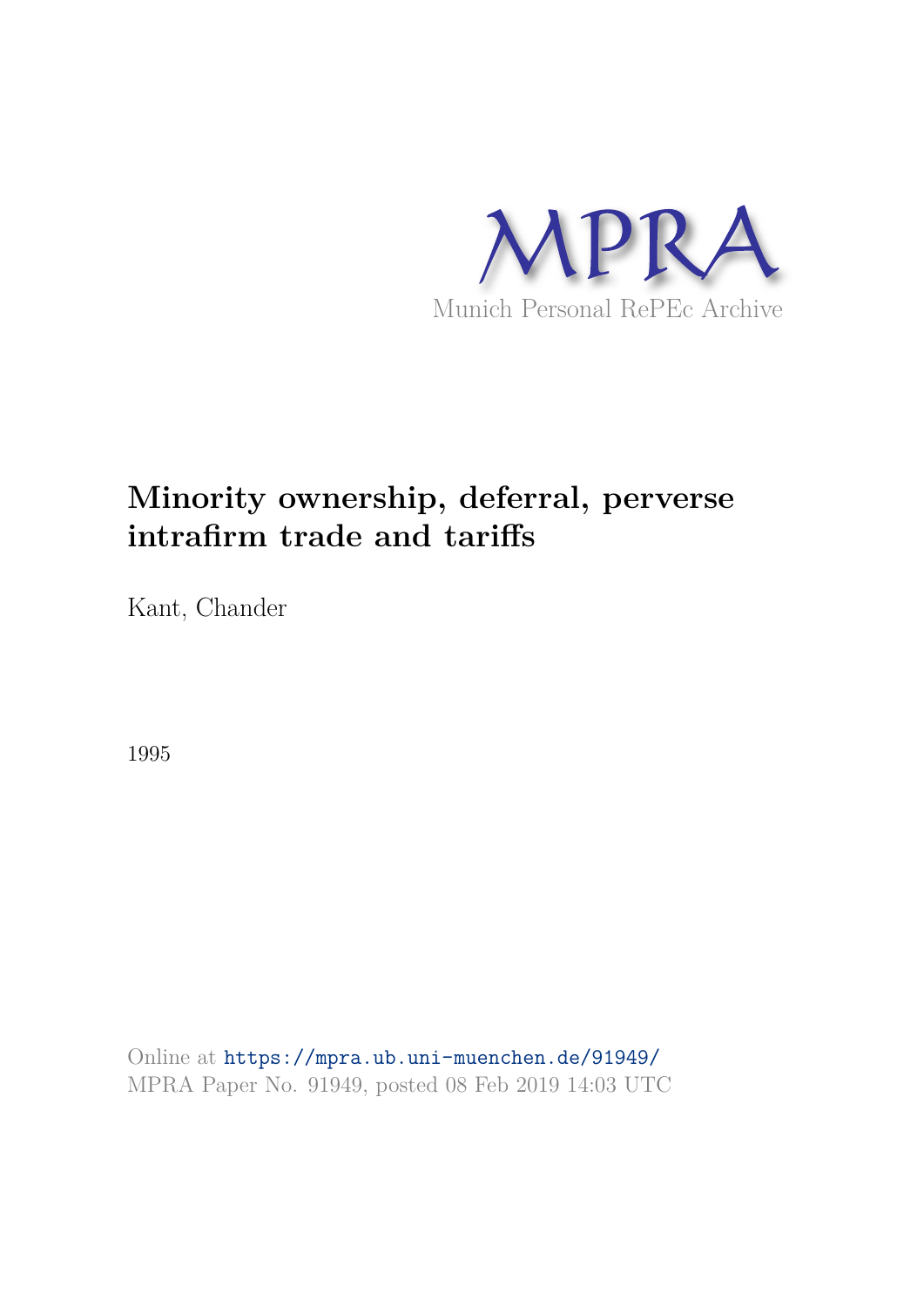This is the **Accepted Manuscript** of an article published in International Economic Journal Vol. 9, No. 1, (1995) available online: https://doi.org/10.1080/10168739500000003

> Minority ownership, deferral, perverse intrafirm trade and tariffs

> > Chander Kant\*

Seton Hall University<sup>a</sup>

# Abstract

 When the foreign subsidiary has minority local ownership and the MNF engages in transfer pricing, its intrafirm exports are always from the country with the higher marginal cost. Further, permitting deferral from home taxation of non-repatriated foreign profits changes the nature of intrafirm trade from efficient to perverse even when the foreign subsidiary is fullyowned by the MNF. Intrafirm trade differs significantly from that between unrelated buyers and sellers, and tariffs on such trade (when it is perverse) can restore global production efficiency.

JEL Codes: Fl2

\* This paper has benefited from helpful comments by three anonymous referees for this Journal and from seminar participants at the N.B.E.R.

<sup>a</sup>Mailing Address: Professor Chander Kant, W Paul Stillman School of Business, Seton Hall University, South Orange, New Jersey 07079-2692, U.S.A.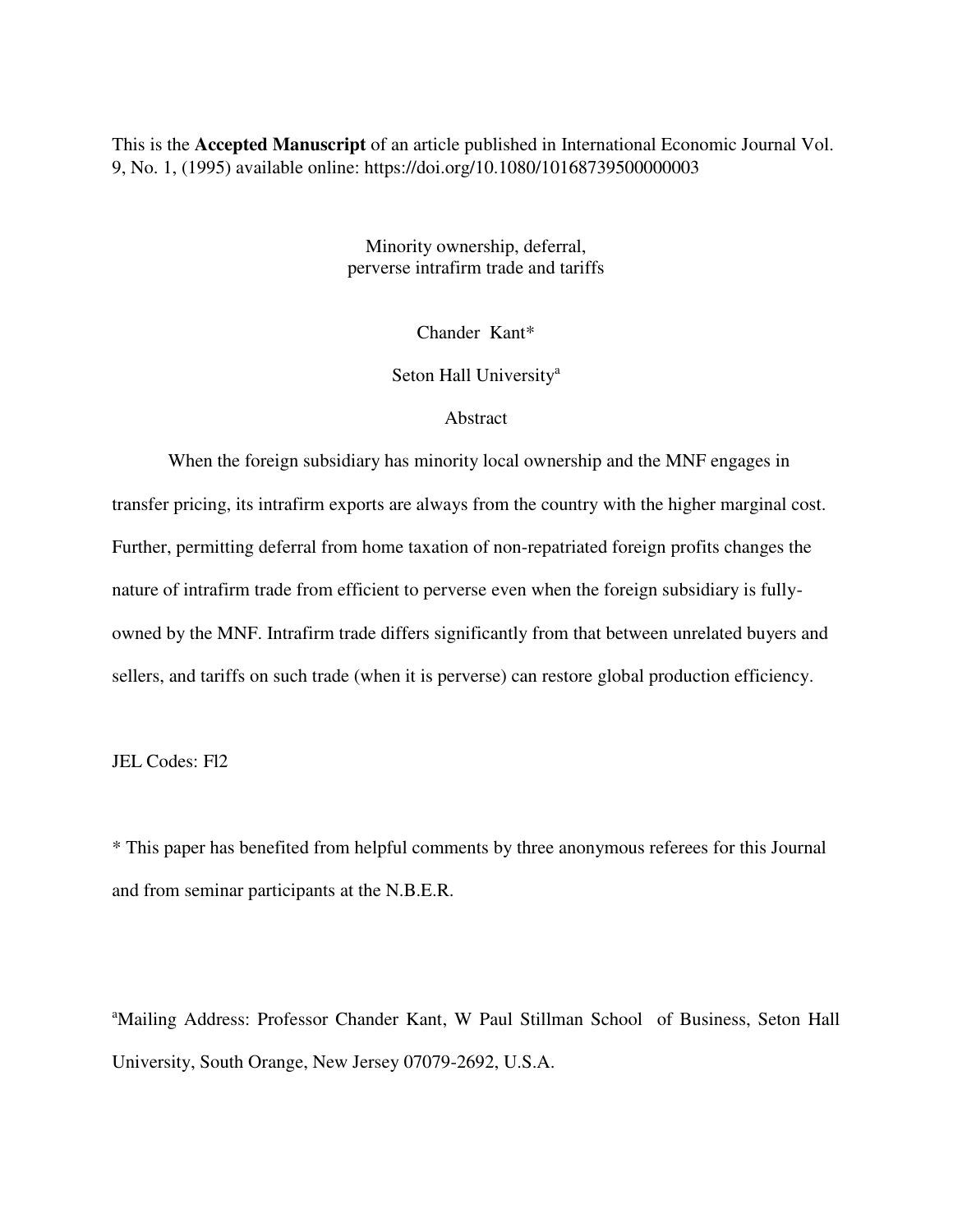## 1. INTRODUCTION

 Foreign direct investment has been increasing rapidly throughout most of the world. A significant part of foreign direct investment is in horizontally-integrated activities (where these activities could be production of an intermediate or a final good, or a service); and a large part of international trade now consists of internal transactions between units of multinational firms (MNFs) located in different countries. For example, almost 40% of United States imports and exports in 1984 were between U. S. firms and their foreign affiliates/parents (see Little, 1987); approximately half of cars sold by Honda Motor Company in the U. S. are now built in the U. S. ; there has been a phenomenal growth in multinational banking, insurance and other financial services recently; and many resource-extracting or resource-based industries like crude-oil or petroleum products are often "multinational" in character. Also, a large number of foreign subsidiaries are not wholly owned by the MNFs; and many home countries defer home taxation of non- repatriated foreign profits.

 Foreign direct investment has recently been analyzed in the literature using both partial and general equilibrium models of the multinational firm.<sup>1</sup> These models invariably assume or conclude that if the MNF undertakes internal real transactions, it is because of real cost differences. However, intrafirm trade can itself be used by the MNF as an 'international conveyor of profits.<sup>2</sup> Then, factors like minority local ownership of the foreign subsidiary or deferral from home taxation of non-repatriated foreign profits can themselves induce the MNF to engage in internal real transactions.

 The purpose of this paper is to examine real implications of the two factors mentioned above; i.e., whether minority ownership and/or deferral lead the MNF to export intrafirm from the higher cost country. Its Section 2 presents the model, defines minority local ownership and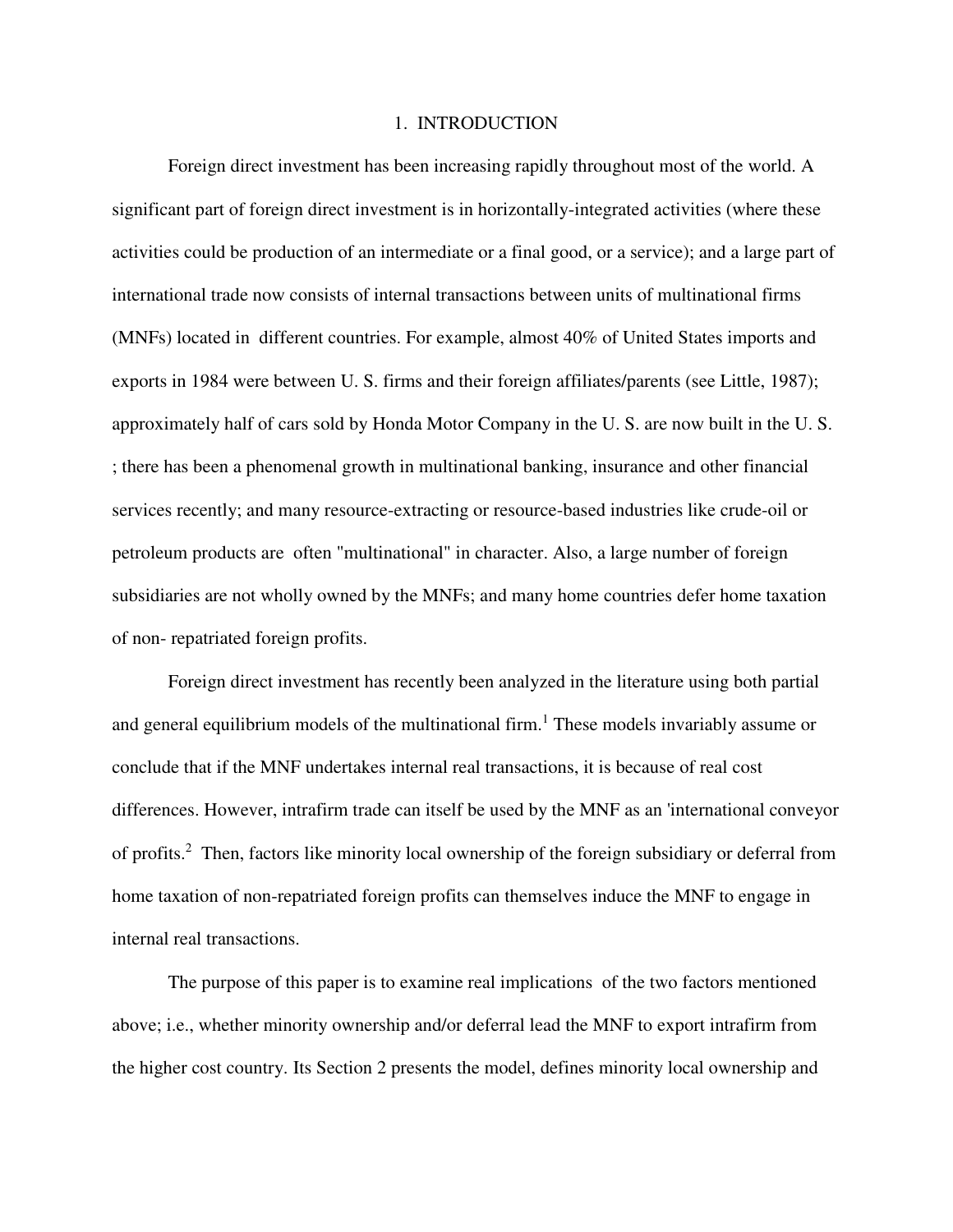examines the implications of foreign tax credit and deferral provisions for the effective statutory tax rate on profits earned in the foreign country. In Section 3 we analyze whether intrafirm trade is perverse (i.e. originating from the higher marginal cost country) when the home country permits deferral from home taxation of non-repatriated foreign profits. Section 4 presents different results when either deferral is not permitted or it is not in the MNF's interest to defer repatriation of its foreign profits. Section 5 examines how the introduction of tariffs changes the results given in the previous two sections, and compares quotas to tariffs. General implications of the results are presented in Section 6.

# 2. THE MODEL

 Consider an MNF producing and selling a product in two countries. This product may be any of the following: a final good, an intermediate good, a service. It also exports part of its output from its unit in one country to that in the other. We permit intrafirm trade in either direction, i.e. the MNF's exporting unit could either be in the home country (country l ) or in the foreign country (country 2). The technology which makes such strategy optimum will be described below. The MNF has market power in the two countries, and the industry in which it operates has non-insignificant barriers to entry. We wish to examine the real implications of internal real transactions in the presence of minority foreign ownership and/or deferral.

Let  $\pi_i$ ,  $t_i$ ,  $s_i$ ,  $x_i$ ,  $R_i$  ( $s_i$ ),  $C_i$  ( $x_i$ ),  $r_i$ ,  $c_i$ , and  $c^l$ <sub>i</sub> represent gross pure profits, statutory profit tax rate, sales, output, total revenue and total cost functions, marginal revenue and marginal cost functions and slope of the marginal cost function, respectively, in country *i*, and let  $T_i$  (1 -  $t_i$ ), where  $i = 1, 2$ <sup>3</sup> First consider that the MNF exports a part of output of its unit in the home country - called the parent firm - to its subsidiary in the foreign country. Then,

$$
\pi_1 = R_1(s_1) - C_1(s_1 + m) + pm \,, \tag{1}
$$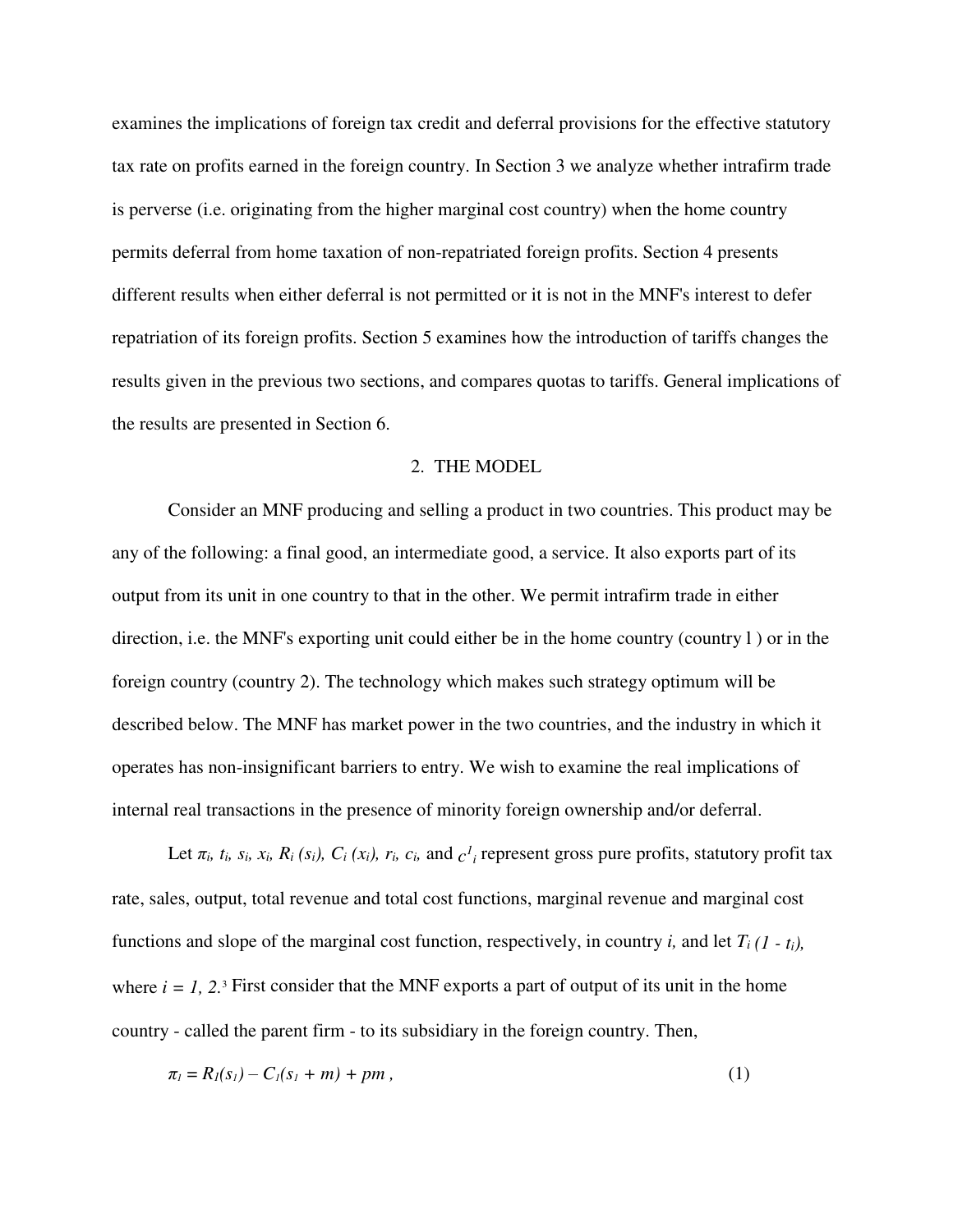$$
\pi_2 = R_2(s_2) - C_2(s_2 - m) - pm \tag{2}
$$

where *m* are the MNF's imports into country 2 from country 1 and *p* is the transfer pries. Clearly,  $x_1 = s_1 + m$ , and  $x_2 = s_2 - m$ . Assume  $s_2 > m > 0$ .

 These individual pure profit functions are restated below for internal real transactions flowing in the other direction. Let *m´* represent amount of the foreign subsidiary's output which is now exported intrafirm to the parent firm. Then,  $x_1 = s_1 - m'$ ,  $x_2 = s_2 + m'$ ,  $s_1 > m'$ *> 0* ( by assumption ) and

$$
\pi_l = R_l(s_l) - C_l(s_l - m') - pm', \qquad (1')
$$

$$
\pi_2 = R_2(s_2) - C_2(s_2 + m') + pm', \tag{2'}
$$

Note that  $(1')$  and  $(2')$  can alternatively be obtained by substituting  $m = -m'$  in  $(1)$  and  $(2)$ .

# **Minority Ownership**

 Consider minority local ownership of the subsidiary. This could be due to foreign ownership restrictions (in at least some sectors or industries ) imposed by most countries. Some of the more prominent of these countries are: Argentina, Australia, Brazil, Canada, Colombia, Egypt, France, India, Indonesia, Japan, Korea, Mexico, Spain, Sweden and Venezuela. See Coopers and Lybrand ( 1993). Minority local ownership has been introduced by Kant ( 1988b and 1990) by a straight forward extension of the earlier MNF models. Let *k* be the proportion of the foreign subsidiary owned by the MNF, and assume

$$
1/2 < k \leq l.
$$

The lower limit on *k* is imposed so that the MNF has full control over its foreign subsidiary: and the MNF owns its foreign subsidiary fully when  $k = 1<sup>4</sup>$ .

## **Foreign Tax Credit Scheme with Deferral**

 Under deferral, profits of a subsidiary are taxed by the home country only when such profits are repatriated to home. Then, under the foreign tax credit scheme (assumed in this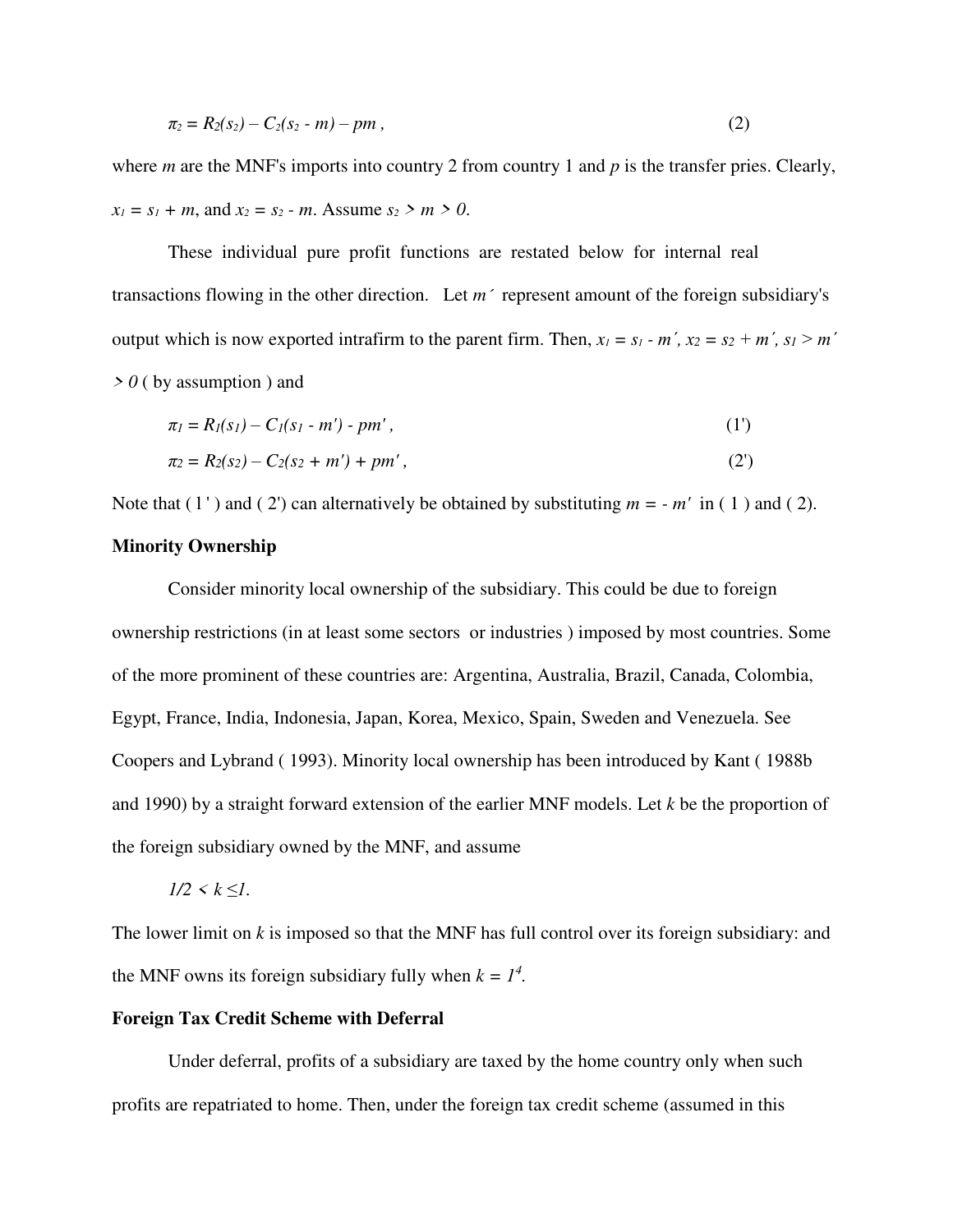paper), the effective statutory rate on repatriated foreign profits is equal to sum of the two countries' statutory profit tax rates minus the foreign tax credit given by the home country. This is so because the home country taxes the repatriated foreign profits at its tax rate but gives a tax credit for foreign taxes paid. The rate at which the tax credit is given is the smaller of the two statutory tax rates.

 Note that the effective statutory rate and the statutory rate are the same for home profits. Let  $t^e$ <sub>2</sub> represent the effective statutory profit tax rate levied on pure profits earned in country 2. We wish to relate the magnitude of  $t^2$  to those of the statutory tax rates,  $t_i$ . First consider some non-repatriation. The MNF gains by not repatriating any part of its foreign profits only if  $t_1 > t_2$ . Let *q* represent the proportion of foreign profits repatriated, where  $0 \leq q \leq 1$ . The home tax on repatriated profit is then  $t_2q\pi_2$  and the foreign tax credit received is  $t_2q\pi_2$  Clearly,

$$
t^{e_2} = t_2 + t_1 q - t_2 q = t_{2l}
$$
, where  

$$
t_{2l} = t_2 + (t_1 - t_2)q
$$
 (3)

Now consider following two situations concurrently. Consider either that  $t_1 \le t_2$  (so that the MNF does not gain by not repatriating its foreign profits fully), or  $t_1 > t_2$  but the home country does not permit deferral from home taxation of non-repatriated foreign profits. In either case, for

$$
t_1 \ge t_2, t^e_2 = (t_1 + t_2) - t_2 = t_1, \text{ and for} \tag{4}
$$

$$
t_1 < t_2, t_2 = (t_1 + t_2) - t_1 = t_2, \tag{5}
$$

To summarize, we have the following three cases: *(A)*  $t_1 > t_2$  and non-full repatriation (i.e.,  $q \leq t_1$ ) *1*). Then,  $t^2 = t_{2l}$ ; (*B*)  $t_1 \ge t_2$  and either full repatriation (for  $t_1 = t_2$ ) or non-deferral from home taxation of non-repatriated foreign profits (for  $t_1 > t_2$ ). In that case,  $t^e_2 = t_1$ ; and  $(C) t_1 < t_2$  where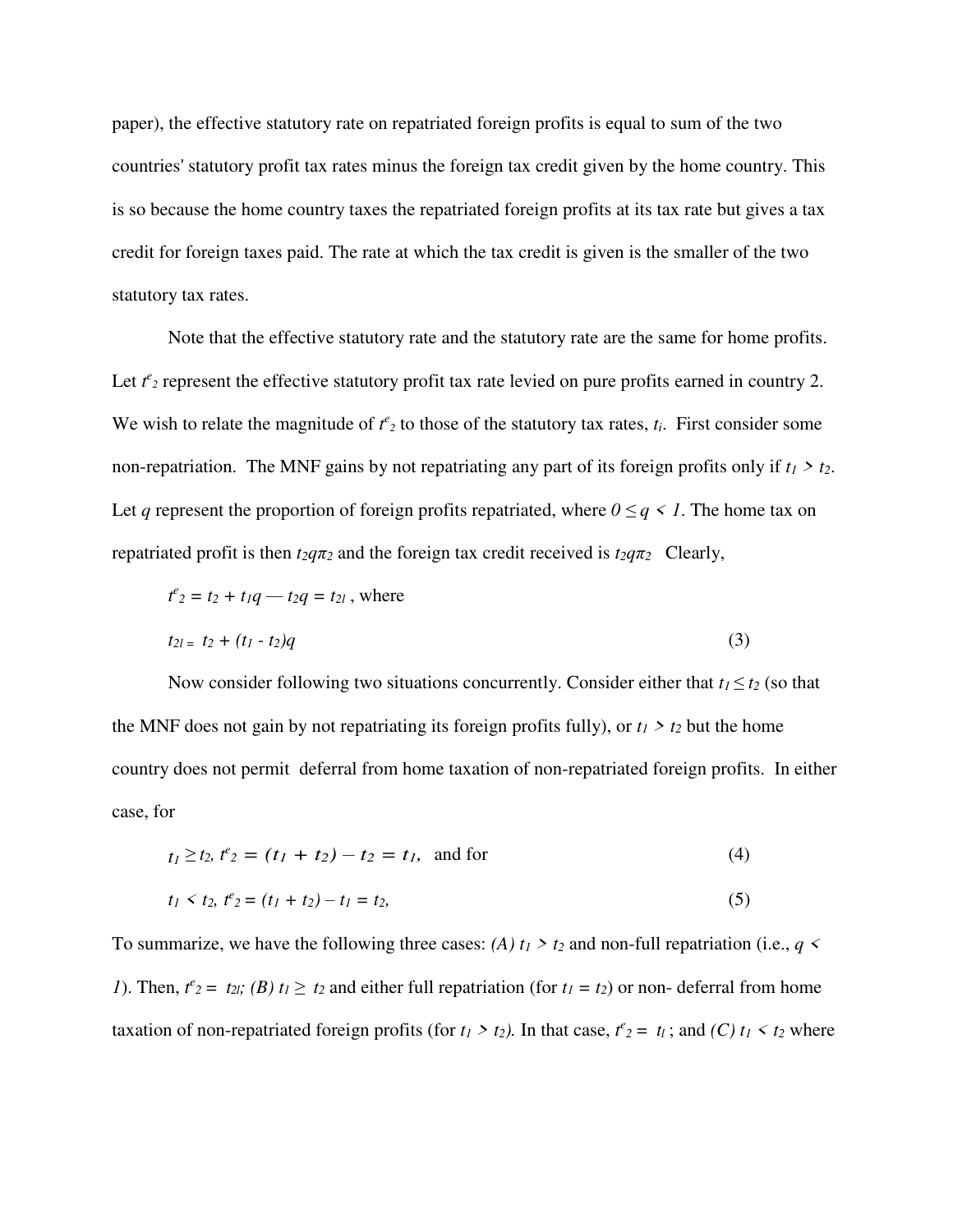$t^2$ <sup>2</sup> = t<sub>2</sub>. Case *(A)* is discussed in the following section. On the other hand, different results for the other two cases are presented in Section 4.

#### 3.  $t_1 > t_2$  WITH DEFERRAL

 First the case of minority foreign ownership of the subsidiary and then that of full ownership by the MNF over its foreign subsidiary are discussed.

# **A. Minority Local Ownership**

Let  $\pi$  represent the MNF's global net profit function. Then,

$$
\pi = T_1 \pi_1 + T_2 \kappa \pi_2 \,, \, \text{where} \tag{6}
$$

$$
T_{21} = (1 - t_{21}) = (1 - t_1) + (t_1 - t_2)(1 - q) > 0.
$$
\n(7)

 Consider first that the direction of intrafirm trade is from the parent firm to the foreign subsidiary so that the two individual profit functions are defined by (1) and (2), respectively. Then, the partial derivative of  $\pi$  with respect to  $p$  is

$$
\pi_p = (T_1 - T_2)k)m = T_m \text{ where } T = (T_1 - T_2)k \tag{8}
$$

But *T* can also be stated as :

$$
T = (1 - t_1)(1 - k) - k(t_1 - t_2)(1 - q).
$$
\n(9)

The two terms on the right hand side of (9) are respectively positive and negative, and the sign of *T* is indeterminate. Assume it to be non-zero. First consider the *T* > 0 case. An increase in *p* increases the parent firm's (the subsidiary's) export revenues (import costs). But, only the *k*proportion of the subsidiary's import costs are borne by the MNF [with *(1 - k)* proportion borne by local shareholders in the foreign country], while the export revenues accrue wholly to the parent firm. Therefore, an increase in *p* transfers pure profits from local shareholders in the foreign country to the parent firm. This positive effect - called the minority local ownership effect - is captured by the first term on the right hand side of (9). On the other hand, *( t1 - t2)( 1 -*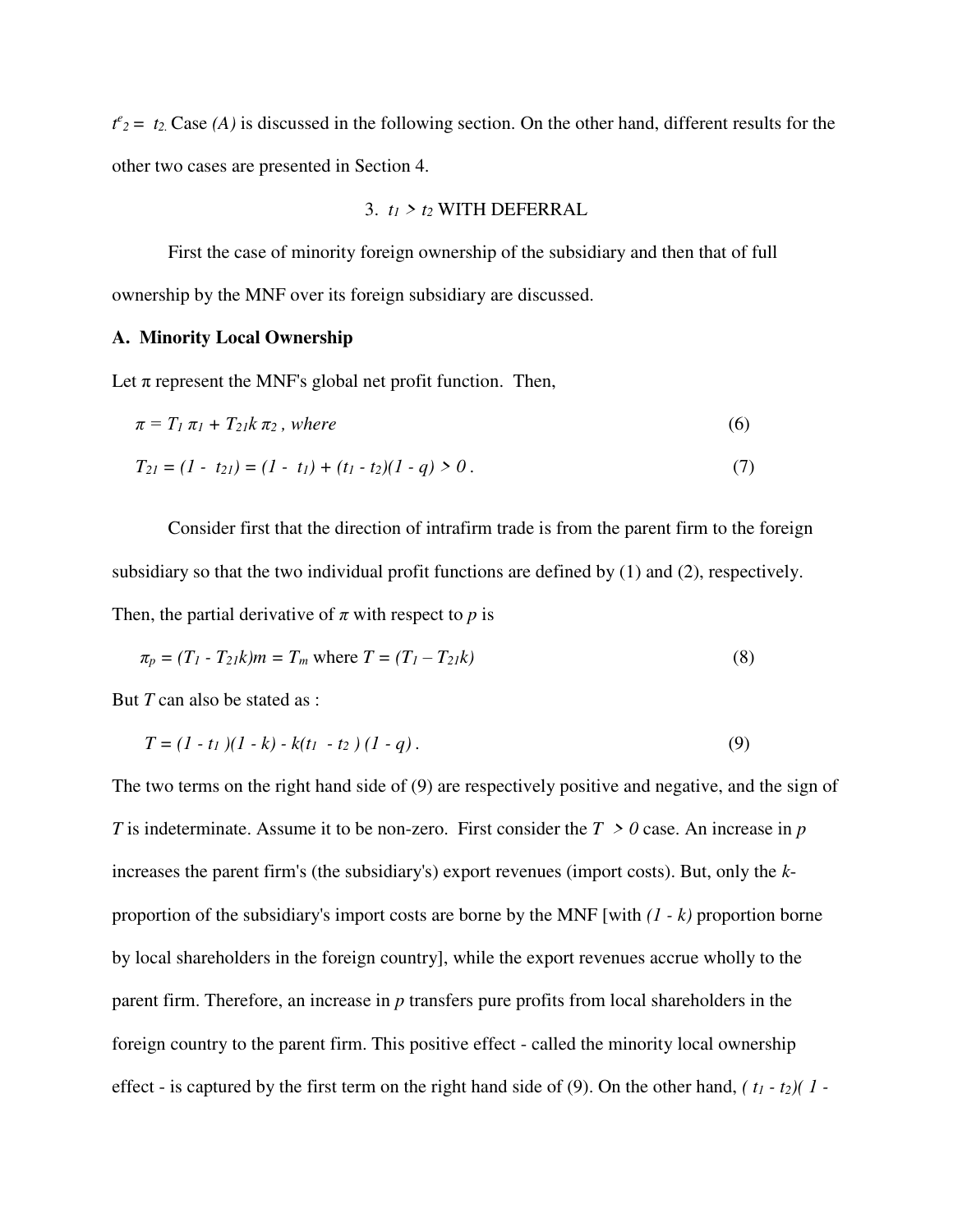*q)k* measures the global profit tax savings by the MNF due to non-full repatriation of its share of foreign profit. An increase in  $p$ , by decreasing  $\pi_2$ , reduces this tax-saving effect and hence decreases *π*. This negative effect-called the deferral effect-is measured by the  $[ -k(t_1 - t_2)(1 - q)]$ term in  $(9)$ .

When  $T \le 0$ , a decrease in *p* decreases the parent firm's (the subsidiary's) export revenues (import costs). By analogous reasoning as above, the minority local ownership effect now means a shift of pure profits from the parent firm to local shareholders in the foreign country. The deferral effect is now interpreted as follows: a decrease in  $p$ , by increasing  $\pi_2$ , increases the tax savings effect of not repatriating  $\pi_2$  fully to the home country, and hence increases  $\pi$ .

Clearly. in the case of a positive ( negative)  $T$ , the minority local ownership effect dominates ( is dominated by ) the deferral effect. If there were no prospect of a transfer pricing penalty, in the former ( latter) case the MNF would be interested in increasing (decreasing) its transfer price as much as possible. Following Kant ( l988a). consider now that the MNF faces the prospect of imposition of a penalty where the probability. *α*, of the penalty depends on the transfer price declared by it. Assume that the government has a guideline that the transfer price should be equal to the arm's length price,  $\hat{p}$ . If the MNF charges  $\hat{p}$  there is no threat of the penalty, and  $\alpha = 0$ . If it does not charge the arm's length price, a transfer pricing penalty can he imposed on it; i.e. in that case  $\alpha$  is positive.

 The probability of imposition of the penalty depends on the divergence between the transfer price charged and ,the arm 's length price, i.e.,  $\alpha = \alpha (p - \hat{p})$ . Let *p*, be the transfer price which triggers the transfer pricing penalty with certainty, i.e. where  $\alpha = 1$ . As p gets closer to *pe,* the probability of promulgation of the penalty increases, and assume it increases at an increasing rate. Thus, for increase in the transfer price (ITP) case,

for 
$$
\hat{p} < p < p_e
$$
,  $0 < \alpha (p - \hat{p}) < 1$ ,  $\alpha'(p - \hat{p}) > 0$ ,  $\alpha''(p - \hat{p}) > 0$ , 
$$
\tag{10}
$$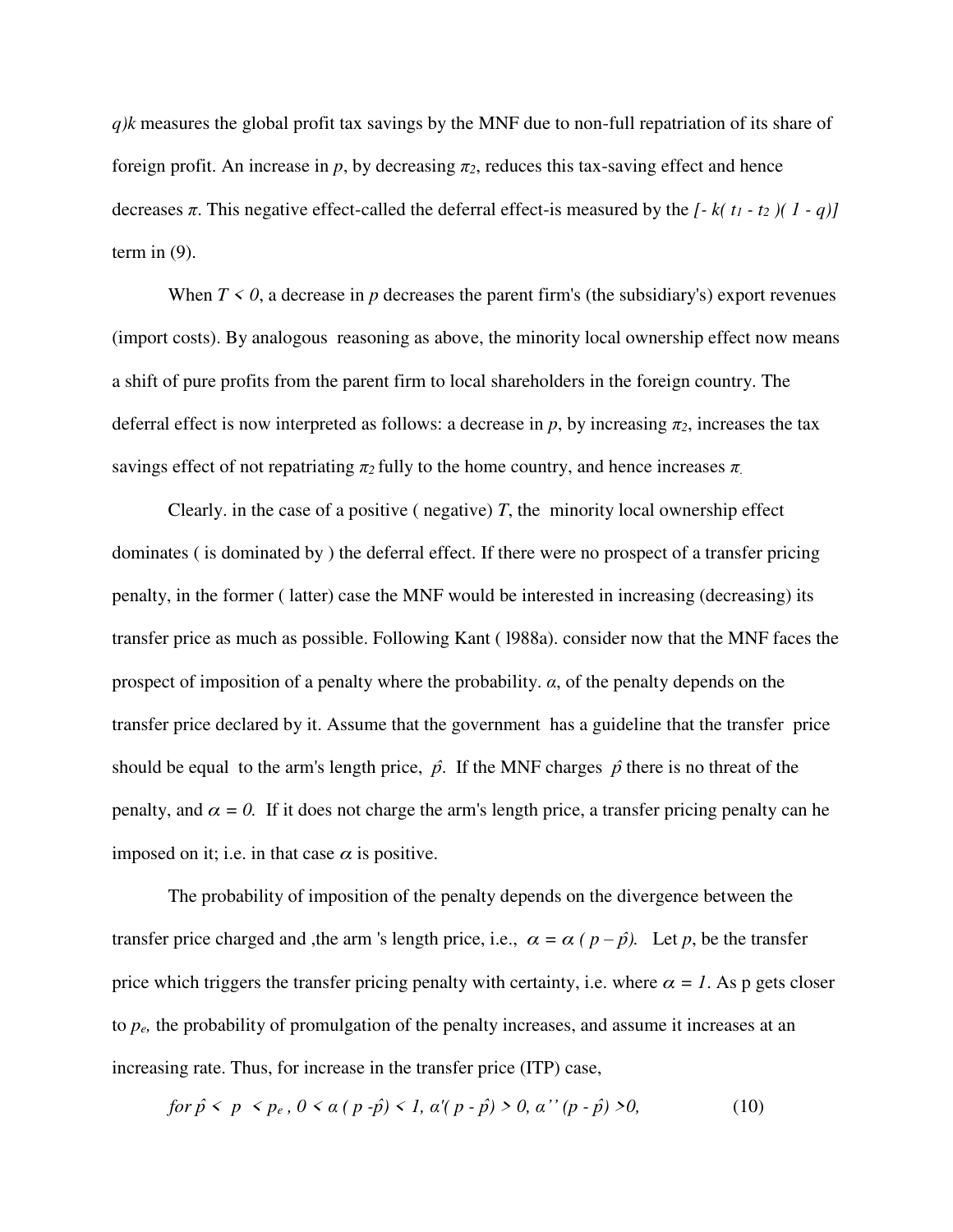while for decrease in the transfer price ( DTP) case,

$$
for \hat{p} > p > p_e, 0 < \alpha(p - \hat{p}) < 1, \, \alpha'(p - \hat{p}) > 0, \, \alpha^n(p - \hat{p}) > 0 \tag{11}
$$

Clearly,

$$
\text{sign } \alpha'(p - \hat{p}) = \text{sign } T. \tag{12}
$$

Let  $\zeta > 0$  represent the transfer pricing penalty. Then. the expected loss due to the penalty is:

$$
\zeta \alpha (p - \hat{p}) + 0. [1 - \alpha (p - \hat{p})] = \zeta \alpha (p - \hat{p}) > 0. \tag{13}
$$

Therefore, the objective function of the MNF,  $\phi$  and the first-order condition with respect to p are:

$$
\phi = \pi - \zeta \alpha (p - \hat{p}) \text{, and} \tag{14}
$$

$$
\phi_p = T_m - \zeta \alpha' (p - \hat{p}) = 0 \tag{15}
$$

The last equation differs from similar equations in other MNF models in showing that the derivative of the MNF's objective function with respect to *p* does not have the same sign for all permissible values of *p*. Clearly. the MNF may not find it optimal to charge the corner or the limiting transfer price. In the  $T > 0$  case, the first term on the right hand side of  $(15)$  is positive, and the MNF has incentive to increase its transfer price. But, an increase in the transfer price also increases the probability of the transfer pricing penalty. This negative effect on  $\phi$  is measured by the  $[-\zeta_{\alpha}(p-\hat{p})]$  term in (15). Only if the former effect dominates the latter for all permissible values of *p*, will the optimum transfer price be the corner or the limiting transfer price. But, due to the increasing probability of the penalty ( which increases at an increasing rate), the more likely outcome is that the optimum transfer price is in the interior, i.e., between  $\hat{p}$  and  $p_e$ .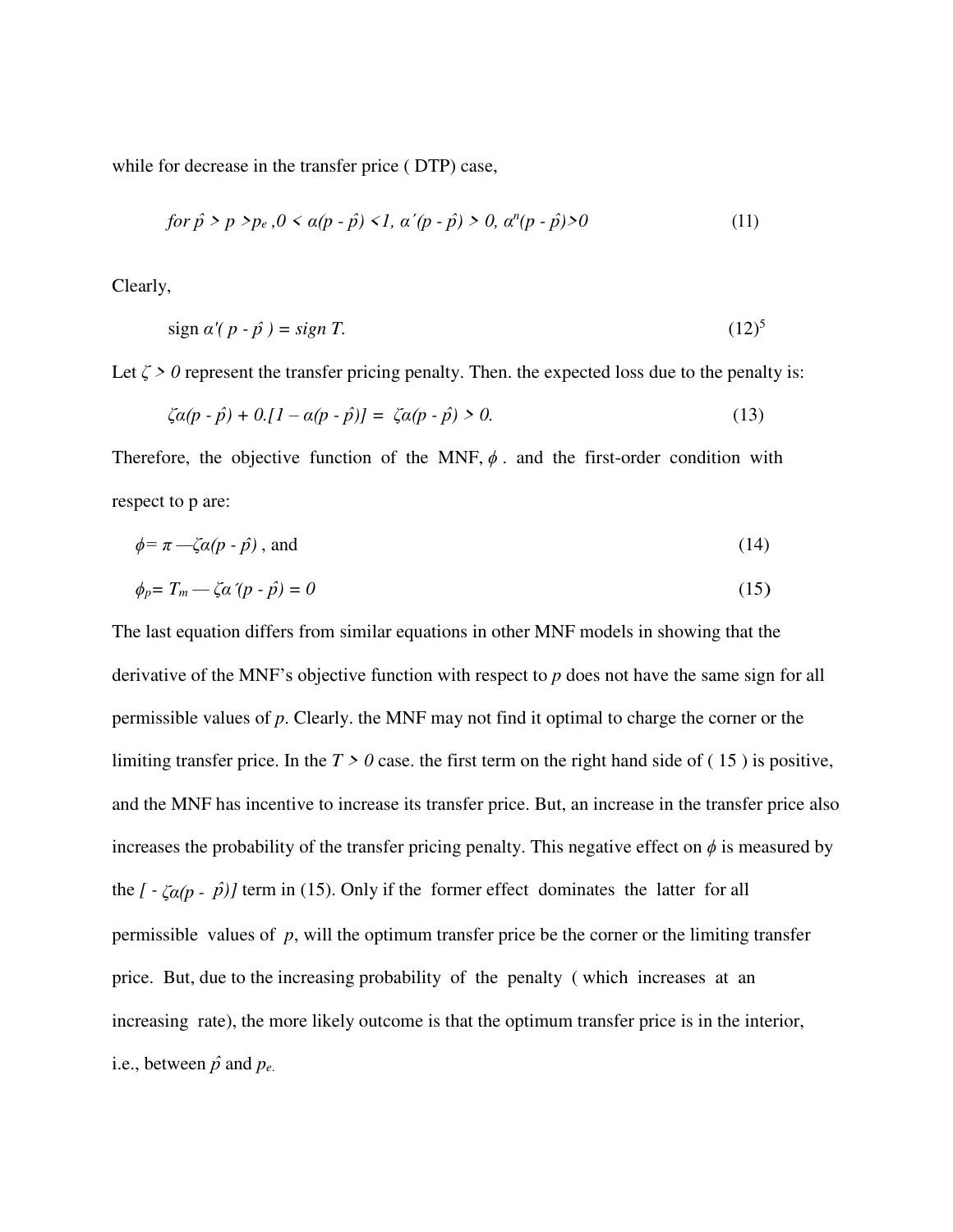Similarly, for the DTP case. Hirshleifer ( 1957 ) proved that the arm's length. price,  $\hat{p}$  equals  $c_1$ . Thus, in the ITP ( DTP) case, the MNF's optimum transfer price,  $p$ . is greater (less) than the exporting country's marginal cost. Thus,

$$
\text{sign}\left(p - c_1\right) = \text{sign}\,T. \tag{16}
$$

 Now. analyze the first-order condition with respect to intrafirm trade. Call intrafirm trade efficient if the two marginal costs arc equal in equilibrium. On the other hand, term it perverse (restricted) if the MNF's profits arc maximized at a level of internal transactions such that the exporting unit has the higher ( lower) marginal . cost. Whether intrafirm trade is efficient. perverse or restricted is examined below by stating the partial derivative of  $\phi$  with respect to m as:

$$
\phi_m = (p \cdot c_1) T \cdot T_{2l}(c_1 \cdot c_2) k, \tag{17}
$$

while the second order (sufficient) condition with respect to m is:

$$
\phi_{mm} = -T_1c_1 - T_2ikc_2 < 0. \tag{18}
$$

 If differences in production functions and input-rentals in the two countries are allowed, then (18) requires that long-run marginal costs must be increasing at equilibrium in at least one country. Thus, one set of necessary and sufficient conditions under which the MNF will find it optimum to horizontally integrate in the two countries and undertake intrafirm trade is that the home country has decreasing or constant costs (increasing or constant returns to scale) at equilibrium, the foreign country has increasing costs (decreasing returns to scale), and the *k*proportion of after-tax rate of increase in marginal cost in the foreign country is greater than the after-tax rate of decrease (if any) in marginal cost in the home country.

 On the other hand, if production functions and input-rentals are identical in the two countries, then (18) rules out increasing or constant returns to scale (decreasing or constant costs)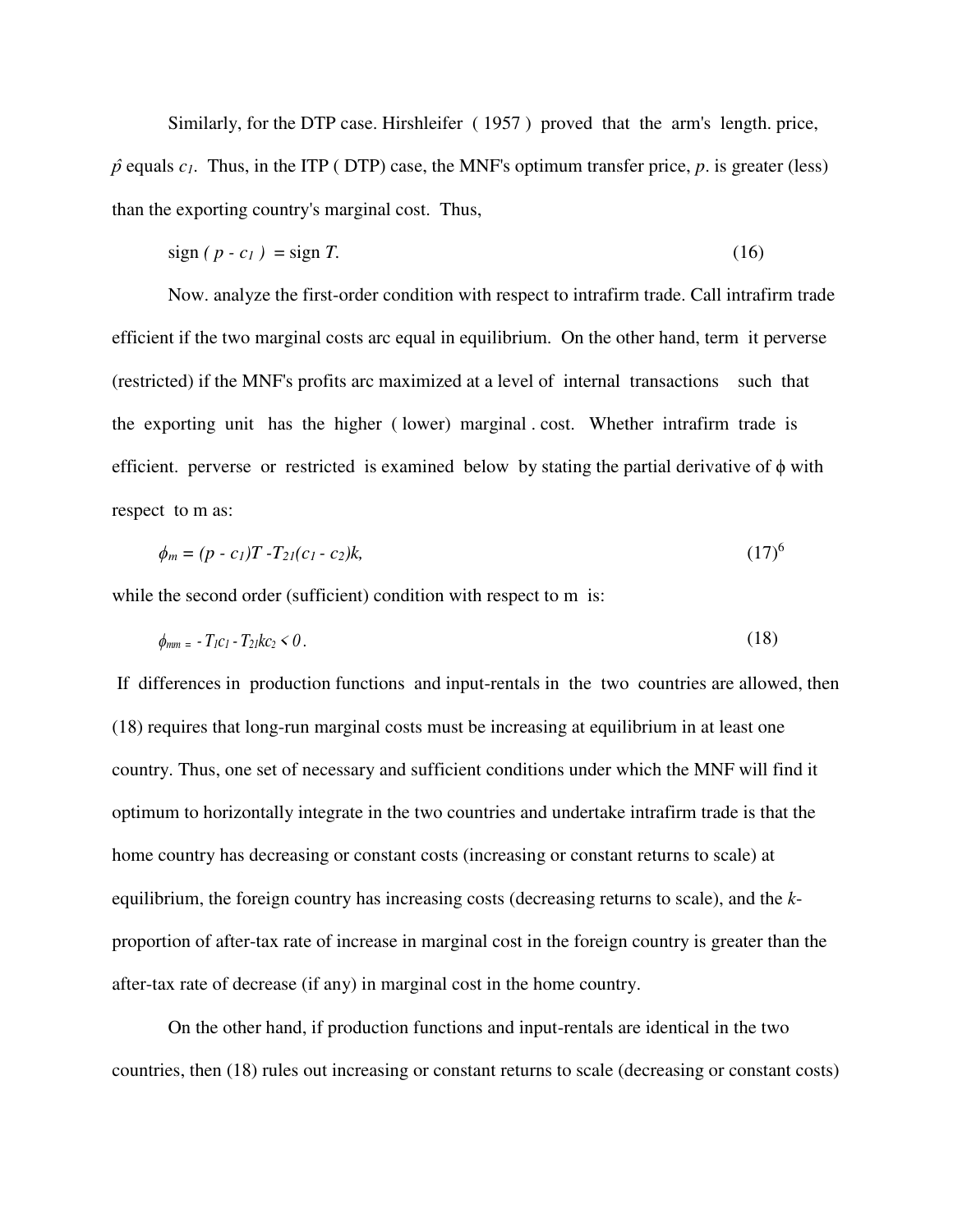at equilibrium in both the countries. Helpman (1984) and Markusen ( 1984) assume that inputs like R & D, advertising, marketing, distribution, management, finance and organization used in one plant or facility serve at zero marginal cost additional plants/facilities, and thereby give rise to increasing returns to scale. This assumption is likely to be quite valid for  $R \& D$ . But inputs like advertising,. marketing, distribution, management, finance and organization cannot serve additional plant/facility located in a possibly distant country (with likely different language, culture, legal system and industrial relations) at zero marginal cost.<sup>7</sup> Further, if all stages of production before final sale (in particular, if transportation and retailing costs) are included, decreasing returns to scale (increasing costs) from "production" (as interpreted above) of a product/variety from a single facility globally are also quite likely.<sup>8,9</sup>

 Now we analyze equation (17). Consider again the ITP case first. In view of (16), both increase in the transfer price and internal real transactions shift profits from the foreign to the home country [and the first term in (17) is unambiguously positive]. Therefore, lower marginal cost in the exporting country, i.e. a negative  $(c_1 - c_2)$ , is not a necessary condition (although it is a sufficient condition) for the MNF to export from there (for  $\phi_m$  to be positive initially), and the MNF finds such trade profitable even if  $c_1$  -  $c_2$  Further, a necessary condition for the MNF to achieve its trading equilibrium is:

$$
(c_1 - c_2) = (p - c_1)T/T_{21}k,
$$
\n(17)

that is, only if internal real transactions are perverse. In the ITP case being discussed, the minority local ownership effect dominates the deferral effect. Clearly, in this case, minority local ownership over the subsidiary encourages intrafirm trade (by either increasing home production or decreasing foreign production or both) beyond the efficient level. Exporting from country 1 wastes real resources while, at the same time, increasing the global profit tax burden on the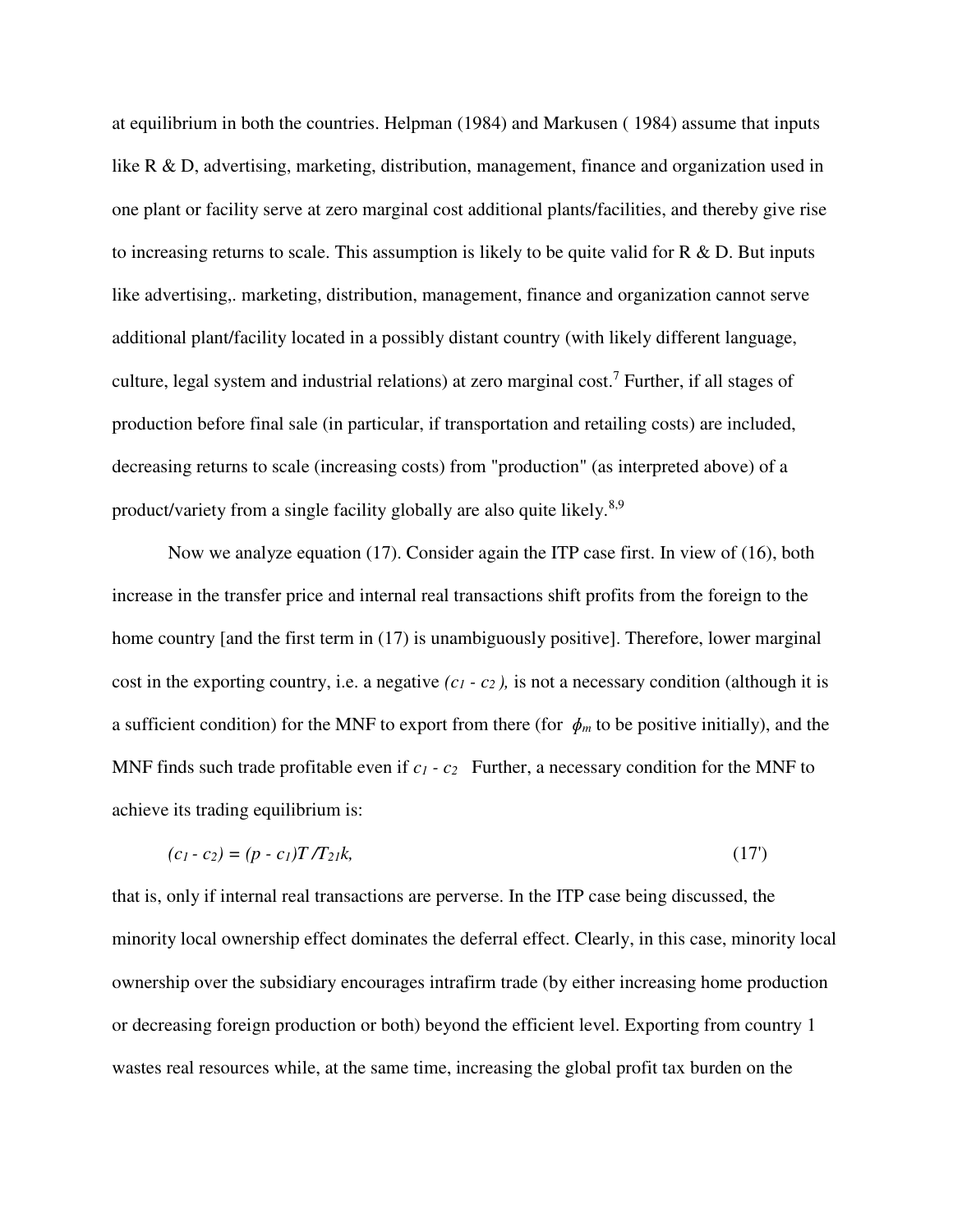MNF. But the shift of pure profits from local shareholders in the foreign country through intrafirm trade more than compensates the MNF for both these negative effects. Lastly, the higher are the transfer price and the proportion, *q*, of foreign profits repatriated, and the lower are the proportion, *k,* of the foreign subsidiary owned by the MNF, and the statutory profit tax rate differential, *(t1 - t<sup>2</sup> ),* the greater is the extent of perverse internal real transactions.

 Consider now the negative *T* case. As shown above, in this case .the MNF''s optimum transfer price is smaller than *c1*. and results similar to the ITP case follow. In this case, both decrease in the transfer price and intrafirm trade [by creating negative net export revenue, *(p c1)*, in the home country] shift profits from the home to the foreign country. But, the gain due to deferral from home taxation at the higher home rate of profits shifted to the foreign country dominates both the resulting shift of pure profits to foreign shareholders and the increased overall production costs. Further, the lower are the transfer price and *q*, and the higher are *k* and  $(t_1 - t_2)$ , the greater is the extent of perverse intrafirm trade.

 Now consider that internal real transactions are in the other direction, i.e. from the foreign subsidiary to the parent firm, In that case, the expression for the MNF's global net profit function remains the same as (6). But, the individual pure profit functions,  $\pi_l$  and  $\pi_2$ , in (6) are now defined by (l') and (2'), respectively [rather than by (1) and (2) as earlier]. The partial derivative of  $\pi$  with respect to  $p$  is now:

$$
\pi_p = -(T_1 - T_{21} k) m' = -T m' = T' m', \text{ where}
$$
\n(8')

$$
T' = -T.\tag{19}
$$

 If *T'* is positive, i.e., if *T* is negative and the deferral effect is greater than the minority local ownership effect, the MNF increases its transfer price on its exports (now) from the foreign subsidiary so as to shift profits to the foreign country. Vice versa when *T*' is negative. The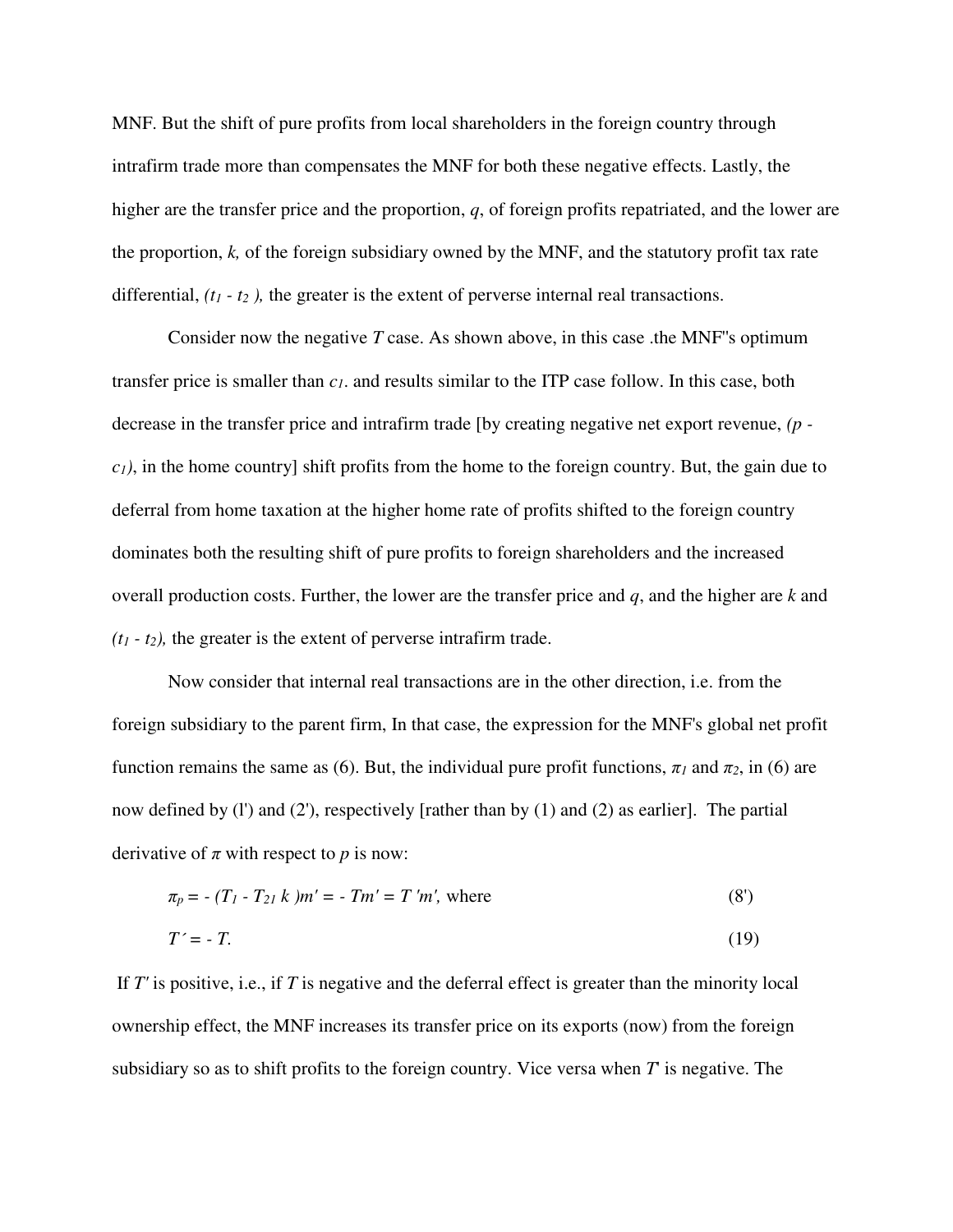definition and properties of the probability of penalty function, the expression of the objective function and the first order conditions with respect to *s1* and *s2* are the same as before. The expression and the analysis for  $\phi_p$  is similar with *T* '*m*' replacing *Tm*. The arm's length price now equals *c2,* and

$$
sign (p - c_2) = sign T'.
$$
\n(16)

Further,

$$
\phi_{m'} = -\phi_m \text{ and } \phi_{mm'} = \phi_{mm'}
$$
\n(20)

and the discussion in the two paragraphs following (18) still holds. Lastly, restate  $\phi_{m'}$  as:

$$
\phi_{m'} = (p - c_2)T' - T_1(c_2 - c_1),\tag{21}
$$

so that at the trading equilibrium,

$$
(c_2 - c_1) = (p - c_2)T'/T_1
$$
\n(21')

Similar conclusions as above about perverse internal real transactions hold. Exporting intrafirm from country 2 wastes real resources. But, in the ITP case, reduction in the MNF's global profit tax burden due to shift of profits to the lower- tax foreign country more than compensates the MNF both for the higher overall production costs and the shift of profits from the parent firm to foreign local shareholders. Vice versa in the DTP case. Further, in the ITP ( DTP) case, the higher (lower) are *p*, *k* and  $(t_1 - t_2)$ ; and the lower (higher) is *q*, the greater is the extent of perverse intrafirm trade.

 It may be noted that the parent firm need not be wholly owned by the MNF. Similar results follow when the MNF does not own the parent firm fully but its controlling owners own a greater share of the parent firm than of the subsidiary. Then, the following proposition summarizes the above discussion: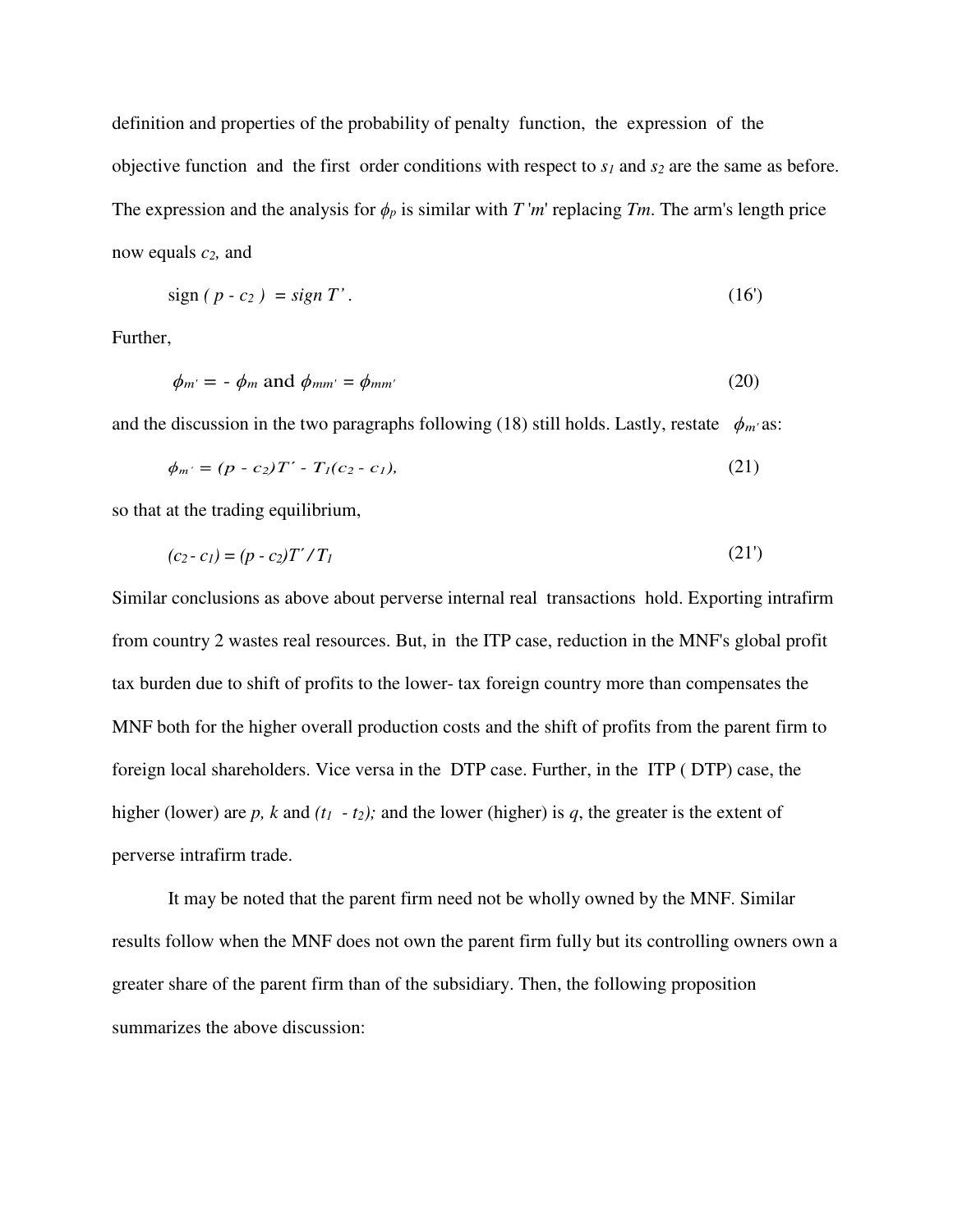PROPOSITION 1: *(A) When the MNF defers repatriation of ( some or all of) its foreign profit and when its controlling owners own a greater share of the parent firm than of the foreign subsidiary, lower marginal cost in the exporting country is not a necessary condition for the MNF to undertake internal real transactions, and its profits are maximized only if the exporting country has the higher marginal cost.*

 *(B) Further, in the ITP case, when the home [foreign ] country is the exporting country, the higher are the transfer price and*  $q$  *[and k and*  $(t_1 - t_2)$ *], and the lower are k and*  $(t_1 - t_2)$ *[is q], the greater is the extent of perverse intrafirm trade. On the other hand, in the DTP case, when exports originate from the home [foreign ] country, the extent of the perverse internal real transactions is greater the lower are the transfer price and q [and k and ( t1 - t2) ], and higher are k and*  $(t_1 - t_2)$  *[is q]*.<sup>10</sup>

# **B. Whole Ownership of the Foreign Subsidiary:**

Consider now that the foreign subsidiary is wholly-owned by the MNF (with  $t_1 > t_2$  and deferral). In that case,  $k = l$ , the minority foreign ownership effect vanishes and *T* is clearly negative. When the parent firm (foreign subsidiary) is the exporting unit, the MNF is now only interested in decreasing (increasing) its transfer price. In either case, profits are shifted to the lower tax foreign country.

 The conclusions about perverse intrafirm trade stated in Proposition 1A hold even if, as now, the extent of ownership by the controlling owners in the two units of the MNF is the same (except that now internal real transactions shift profits within the MNF only rather than also from/to foreign shareholders). Proposition lB is modified as follows: when exports originate from the home (foreign) country the extent of the perverse intrafirm trade is greater the lower (higher) is the transfer price, the lower is *q*, and the higher is  $( t_1 - t_2 )$ .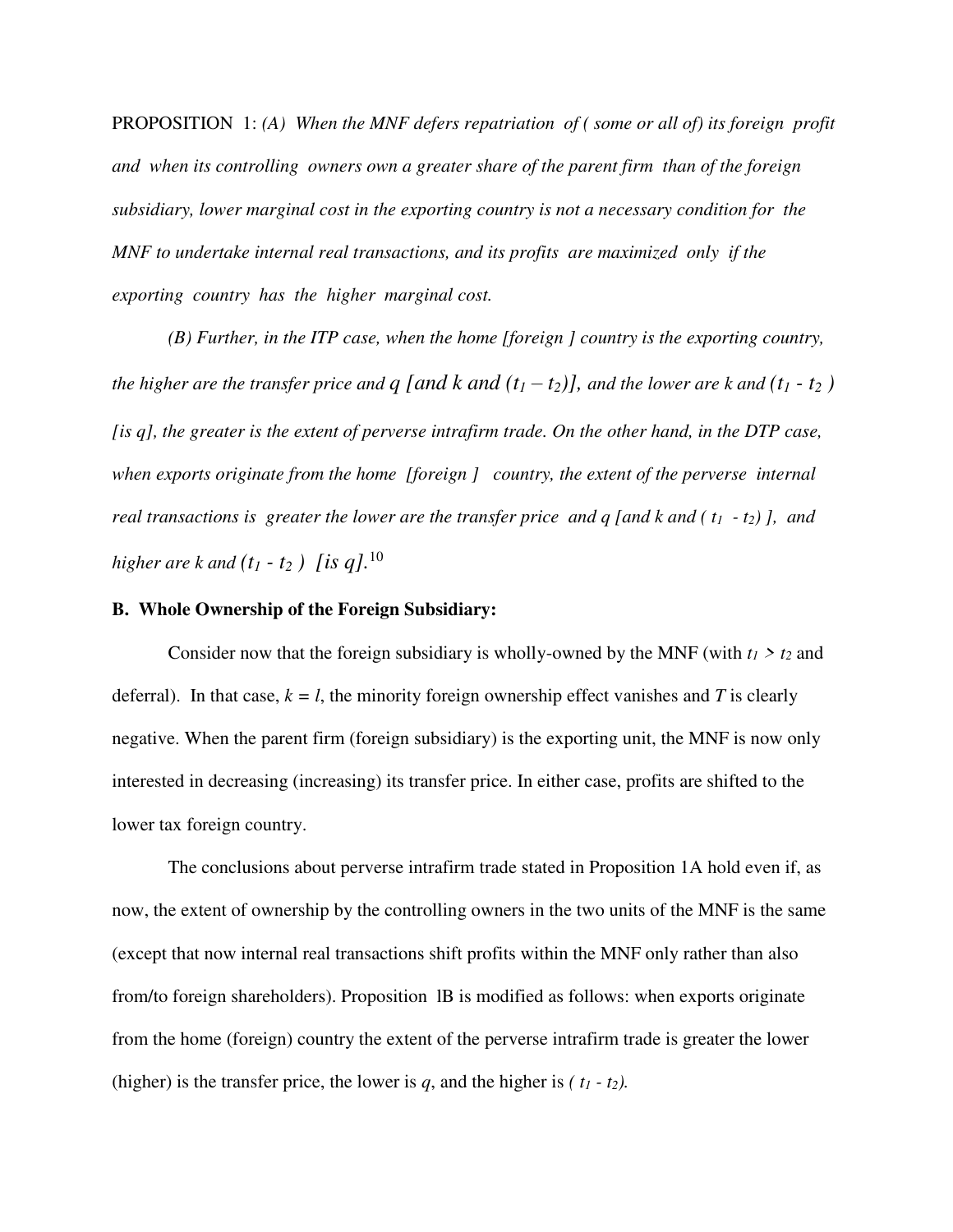As an illustration of this phenomenon, consider that U.K. permits deferral from its taxation of non-repatriated foreign profits, and British Petroleum exports petroleum products to its fully-owned subsidiary in lower-tax Singapore. Under these conditions, British Petroleum decreases the transfer price (on this internal trade), pure profits are shifted to Singapore, and marginal cost of production is higher in U.K. at equilibrium. Clearly, gain due to deferral from U.K.'s taxation of profits shifted to Singapore through intrafirm trade compensates British Petroleum for exporting intrafirm from its higher marginal cost unit.

## 4. CASES WITHOUT DEFERRAL

This section presents different results for the other two cases. These are: (B)  $t^2 = t_1$ which results when  $t_1 \geq t_2$  and either the MNF repatriates its foreign profits to the home country fully (for  $t_1 = t_2$ ) or the home country does not permit deferral from home taxation of nonrepatriated foreign profits (for  $t_1 > t_2$ ); and (C)  $t^e_2 = t_2$  which occurs when  $t_1 < t_2$  Give a wider meaning to *q*: let *q* now represent the proportion of foreign profits taxable at home (whether repatriated or not). Clearly,  $q = 1$  for both (B) and (C).

### A. Case  $t_1 \geq t_2$  with No Deferral

 In this case, the effective statutory profit tax rate equals *t1* for profits earned in either country. Now the deferral effect vanishes. Equate  $q = 1$  and substitute  $t_1$  for  $t_{21}$  in various expressions in Section 3. When the foreign subsidiary has minority local ownership, *T* equals (*1*   $t_1$  $(1 - k)$ , and is unambiguously positive. In that case, when the exporting unit is the parent firm (foreign subsidiary), the MNF increases (decreases) its transfer price to a level higher (lower) than the marginal cost in the home (foreign) country. Now, the shift of pure profits to the MNF from foreign shareholders (irrespective of the direction of intrafirm trade) more than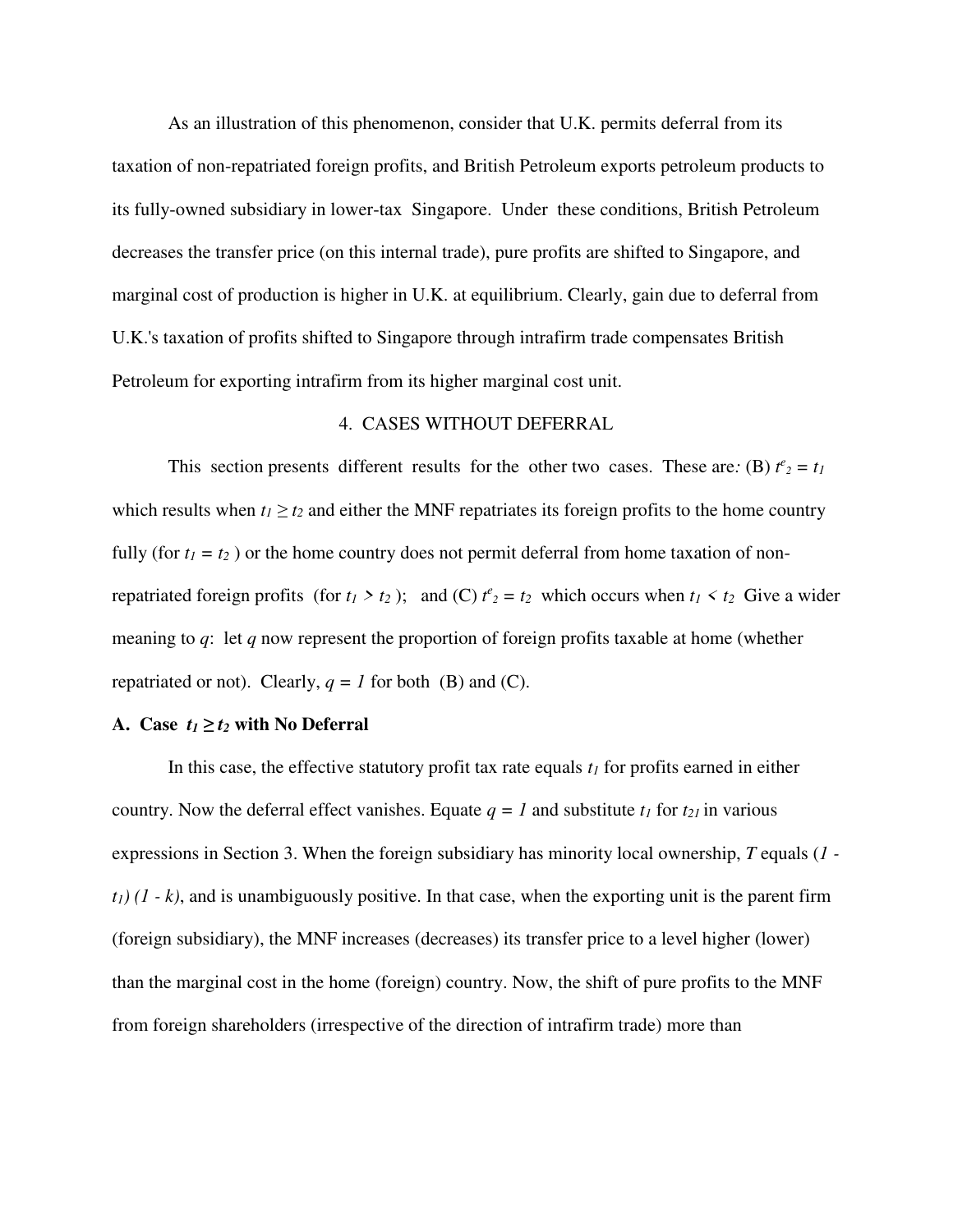compensates the MNF for exporting from the higher marginal cost country; and the lower is *k*, the greater is the extent of the perverse intrafirm trade.

 For example, consider that the profit tax rates in Germany and France are equal; . and Siemens, Germany exports air-traffic management systems to its not-wholly owned subsidiary in France. Then, Siemens increases its transfer price; and the shift of pure profits from local shareholders in France through intrafirm trade more than compensates Siemens for exporting from its higher marginal cost German unit.

 On the other hand, when the foreign subsidiary is wholly owned by the MNF, the foreign local ownership effect also disappears, *T* equals zero, and the MNF would have no reason to engage in transfer pricing. In fact, in view of the probability of the penalty function with positive expected value, it chooses the arm's length transfer price,  $\hat{p}$ . Further, irrespective of the direction of internal real transactions, marginal cost must be lower for such exports to originate in a country, and the MNF achieves its optimum only if the two marginal costs are equal; i.e., only if intrafirm trade is efficient.

 The last conclusion, and those from Section 3.B above can now be combined. The last paragraph above shows that internal real transactions are efficient when  $k = q = 1$ ; while Section 3.B demonstrates that deferral (with  $k = 1$ ) results in perverse intrafirm trade. Thus, we can state: PROPOSITION 2: *Consider that the foreign subsidiary is wholly-owned by the MNF. Then, permitting deferral from home taxation of non-repatriated foreign profits changes the nature of intrafirm trade from efficient to perverse.* 

## **B.** Case  $t_1 < t_2$

In this case, we substitute  $t_2$  for  $t_{21}$  while, as before, we equate  $q$  to  $1$ . Again, when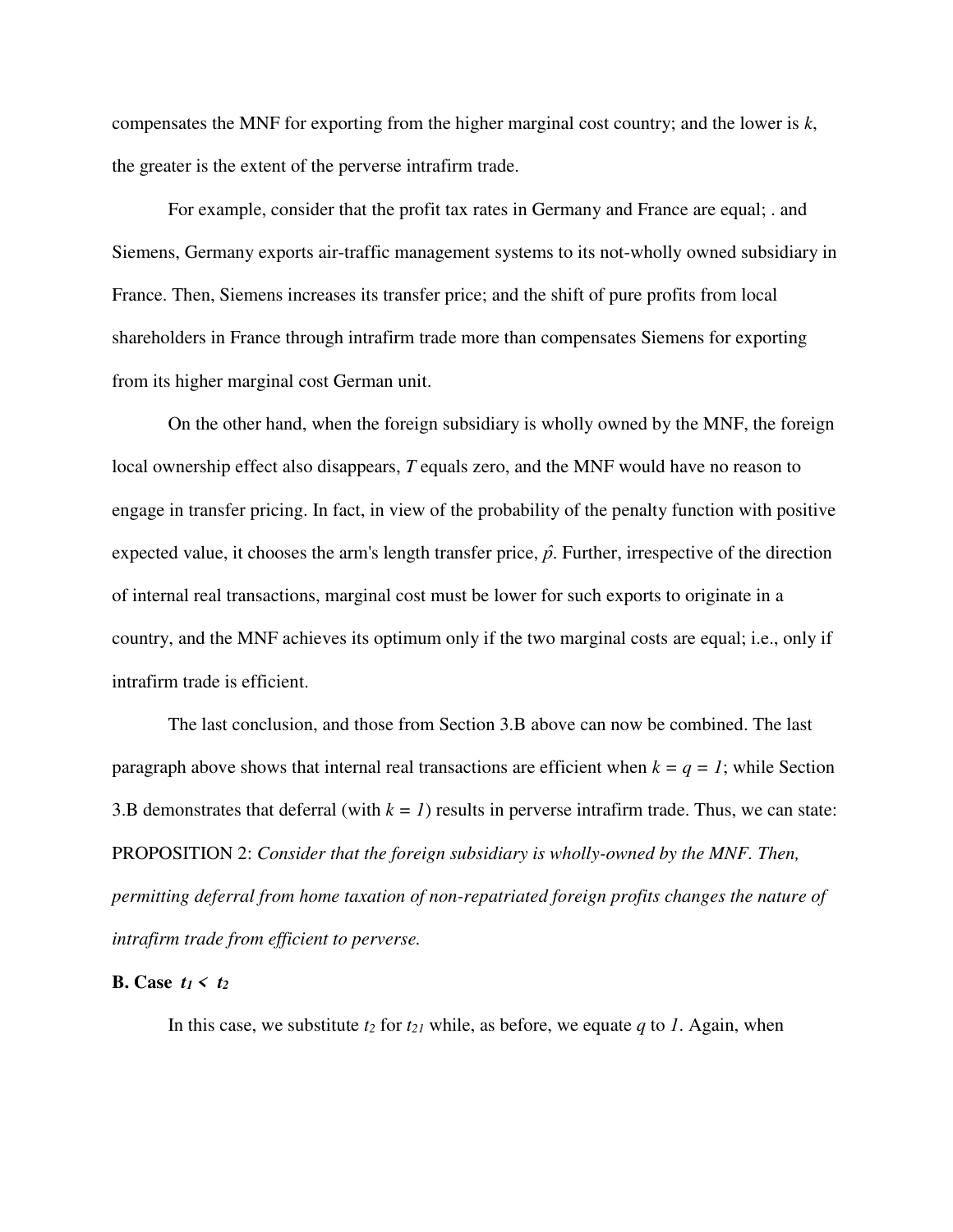exports originate from the home (foreign) country, the MNF only increases (decreases) its transfer price, and profits are shifted to the home country in either case. Proposition *1A* continues to hold and is, in fact, strengthened because now global profit tax savings (since the home country has the lower tax rate) also compensate the MNF for exporting from the higher marginal cost unit. In addition, we have that the greater is  $(t_2 - t_1)$ , and the lower is *k*, the greater is the extent of the perverse internal real transactions. Lastly, even if the foreign subsidiary is wholly owned by the MNF (and there is no deferral), we have perverse intrafirm trade.

 As an example, consider the export of cars by Ford, U.S.A. to, say, its wholly- owned subsidiary in the higher-tax U.K. Ford increases its transfer price; and perverse internal real transactions are explained by the shift of pure profit from Ford's wholly-owned unit in U.K. to Ford, U.S.A.

|                    | $t_1 \geq t_1$ |                       | $t_1 < t_2$<br>(q = l) |
|--------------------|----------------|-----------------------|------------------------|
|                    | Deferral       | No Deferral $(q = 1)$ |                        |
| Minority Ownership | Perverse       | Perverse              | Perverse               |
| Whole Ownership    | Perverse       | Efficient             | Perverse               |

Box 1 below summarizes the conclusions about perverse intrafirm trade.

#### **Box 1**. Nature of Intrafirm Trade

We also have the following generalization of Proposition IA; and state Proposition 3 (which is somewhat similar to Proposition 1B):

PROPOSITION 1A': *The MNF need not have lower marginal cost in the exporting country to export intrafirm ( it finds internal real transactions profitable even if the two marginal costs are equal), and it achieves its maximum profits only when the exporting country has the higher*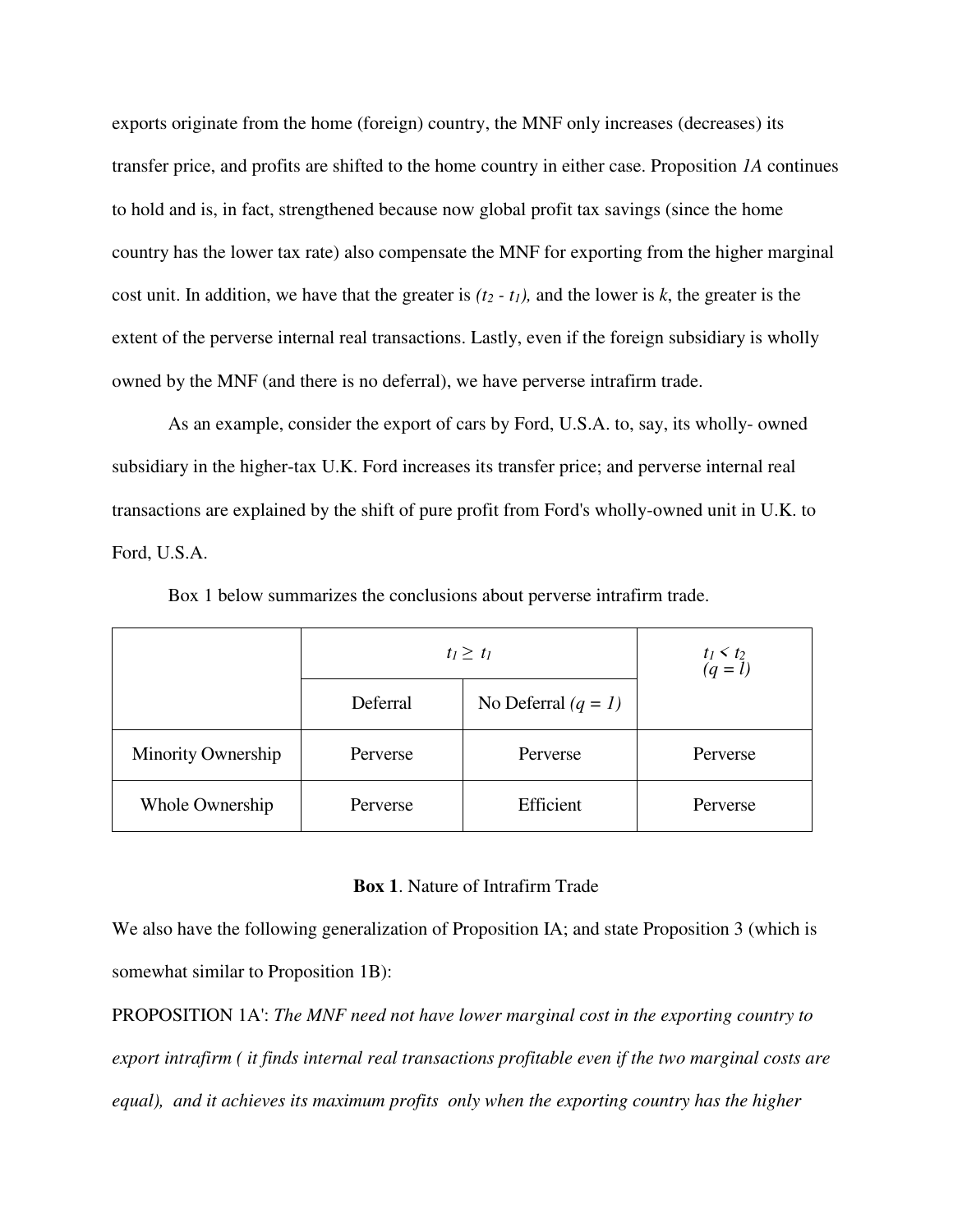*marginal cost. The only exception to these results is when*  $t_1 \geq t_2$ *, the foreign subsidiary is wholly owned by the MNF and the home country does not permit deferral from home taxation of non-repatriated foreign profits.*

PROPOSITION 3: *The extent of perverse internal transactions is greater, the greater the optimum transfer price diverges from the marginal cost in the exporting country. When*  $t_1 \ge t_2$ *, 0 ≤ q < 1 and k = 1, this extent is greater the lower is the proportion, q, of foreign profits repatriated by the MNF, and the higher is (t<sub>1</sub> - t<sub>2</sub>). When*  $q = 1$  *and*  $1/2 \le k \le 1$ *. it is greater the lower is the proportion, k, of the foreign subsidiary owned by the MNF. Lastly, when*  $t_2 > t_1$ *, it is greater the greater is (t2 - t1).*

## 5. TARIFFS AND QUOTAS

 Consider now tariffs and quotas as policies to counteract perverse intrafirm trade. First consider tariffs. Then compare quotas to tariffs. To give a motivation for introducing tariffs in our model, we first show. the effect of tariffs both when the foreign subsidiary is wholly owned by the MNF and either there is full repatriation or there is no deferral, i.e.,  $k = q = 1$ . First consider  $t_1 \ge t_2$ . Recall in this case  $t^e_2 = t_1$  For the case of exports originating from the parent firm, we have

$$
\pi^* = T_l[R_l(s_l) - C_l(s_l + m) + R_2(s_2) - C_2(s_2 - m) - pm\tau],
$$
\n(22)

where  $\pi$  is the MNF's global net profit function under the stated conditions and  $\tau$  is the ad valorem tariff rate on imports in country 2. The MNF decreases its transfer price so as to save on tariff payments. The definition and properties of the probability of the penalty function remain unchanged. Let  $\phi$  represent the objective function under these conditions. Then,

$$
\phi^* = T_I[(c_2 - c_1) - p\tau].\tag{23}
$$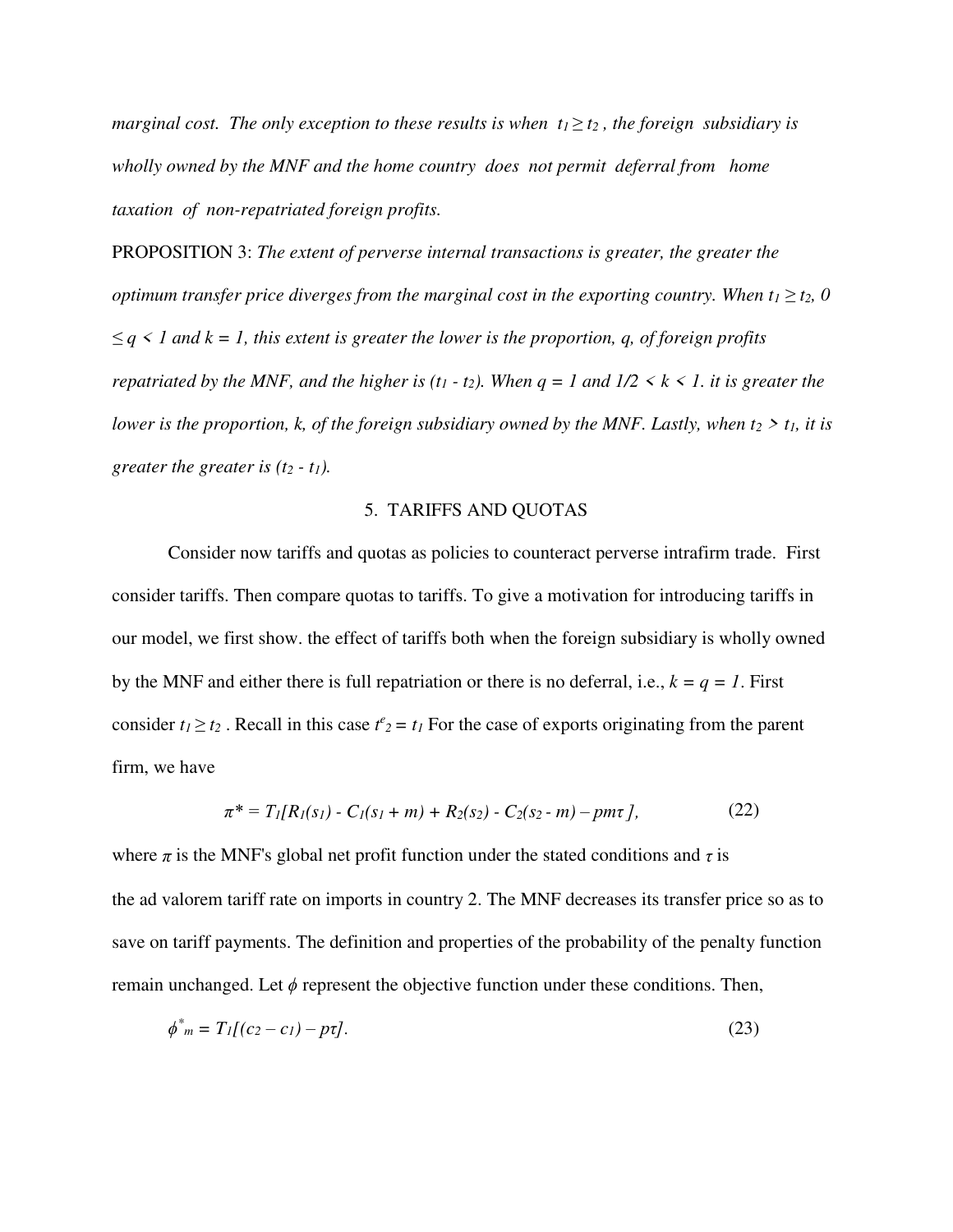Similar expression can be derived when exports go from the foreign subsidiary to the parent firm and the home country has a tariff on imports. In either case, the exporting country must have lower marginal cost both for the MNF to export from there, and at the trading equilibrium (i.e., we have restricted internal real transactions). Clearly, restricted intrafirm trade is smaller than efficient intrafirm trade. This suggests that imposition of tariffs in a situation of perverse internal real transactions (i.e. when the volume of intrafirm trade is greater than the '"efficient" level) may eliminate such perverse trade. This is analyzed below first for the deferral case and then for the cases without deferral.

# *t1 > t2* **with Deferral**

Let  $\pi^{\tau}$  represent the MNF's global net profit function in the presence of all of the following: tariffs, minority foreign ownership and deferral provisions. Define  $\tau^* = (1 + \tau)$ , and redefine gross profits in country 2 as:

$$
\pi^{\tau}_2 = R_2(s_2) - C_2(s_2 - m) - p \tau^* m \ . \ Then, \tag{2''}
$$

$$
\pi^{\tau} = T_1 \pi_1 + T_2 k \pi^{\tau}_2, \tag{6}
$$

$$
\pi^{\tau}_{p} = (T - T_{2k}\tau)m = (T_{1} - T_{2k}\tau^{*})m,
$$
\n(8)

where  $T$  is defined by (9) above. From (7),

$$
T_{2l} = (l - t_{2l}) = T_1 + (t_1 - t_2)(l - q) > T_1,
$$

(since  $t_1 > t_2$ ). Then, from (8"), the MNF decreases its transfer price when  $k\tau^*$  is either greater than or equal to one. When it is smaller, its. exact transfer pricing strategy is ambiguous. The objective function is now termed  $\phi^{\tau}$ , and its partial derivative with respect to m can be stated as:

$$
\phi^{\tau}{}_{m} = (T_{1} - T_{2l}k\tau^{*})(p - c_{1}) - T_{2l}(c_{1}\tau^{*} - c_{2})k. \qquad (17')
$$

Similar expression can be derived when internal real transactions are in the other· direction and the home country has a tariff on imports.. Irrespective of the direction of intrafirm trade, for both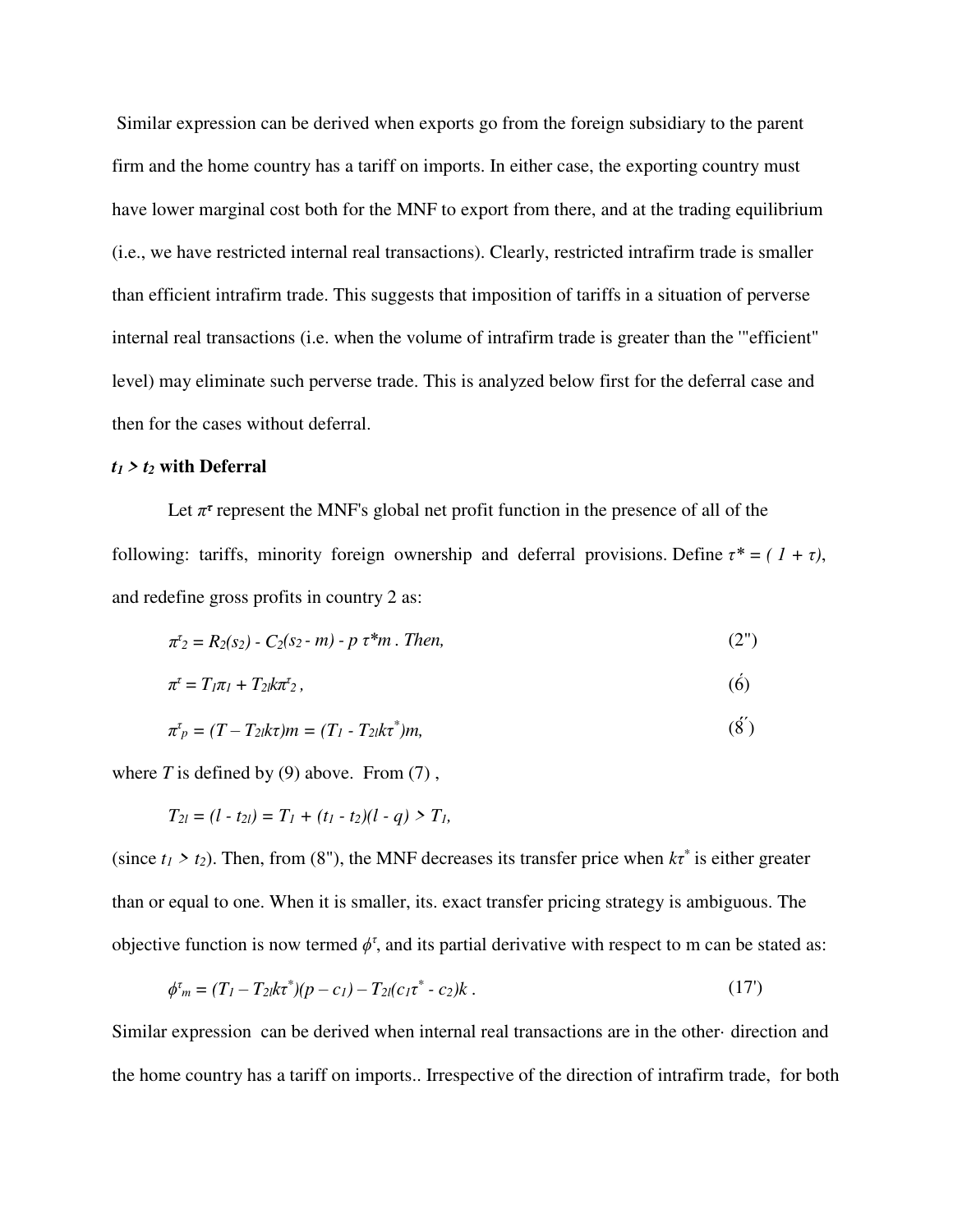the ITP and the DTP cases, a positive sign of this partial derivative has no implications for the signs of both  $(c_1\tau^*$ -c<sub>2</sub>) and  $(c_1 - c_2)$ : in spite of tariffs, intrafirm trade may be perverse. Identical conclusions hold for the trading equilibrium.

## **Cases Without Deferral**

Conditions for ITP and DTP are different in these cases. In case (B),  $t^2 = t_1$  and the equation corresponding to (8") is:

$$
\pi^{\tau}_{p} = T_{1}[(l-k) - k\tau]m = T_{1}(l - k\tau^{*})m
$$
\n(8'')

 $(1 - k)$  in (8"') gives the effect of minority foreign ownership on  $\pi^t$  (and is positive) while  $(-k\tau)$ gives that of tariffs (and is negative). If the former effect is greater (smaller) than the absolute value of the latter, i.e.  $k \tau^*$  is smaller (greater) than 1, the MNF increases (decreases) its transfer price.

In case *(C),*  $t^e_2 = t_2$ ; and the partial derivative of  $\pi^r$  with respect to *p*, obtained by replacing  $T_{21}$  by  $T_2$  in equation (8"), is:

$$
\pi^{\tau}_p = (T_1 - T_2 k \tau^*) m \tag{8}^{\text{uu}}(}
$$

Now, the MNF increases its transfer price when  $k\tau^*$  is either less than or equal to one. When it is greater, it may either increase or decrease its *p*.

However, conclusions about perverse internal real transactions in both cases  $(B)$  and  $(C)$  i.e., when  $q = 1$  - are identical to those presented for the deferral with tariffs case above. Then, we have the following proposition:

PROPOSITION 4: *The imposition of tariffs on intrafirm imports by one unit of the MNF from the other can lead to the restoration of efficient internal real transactions from the initial situation of where they are perverse*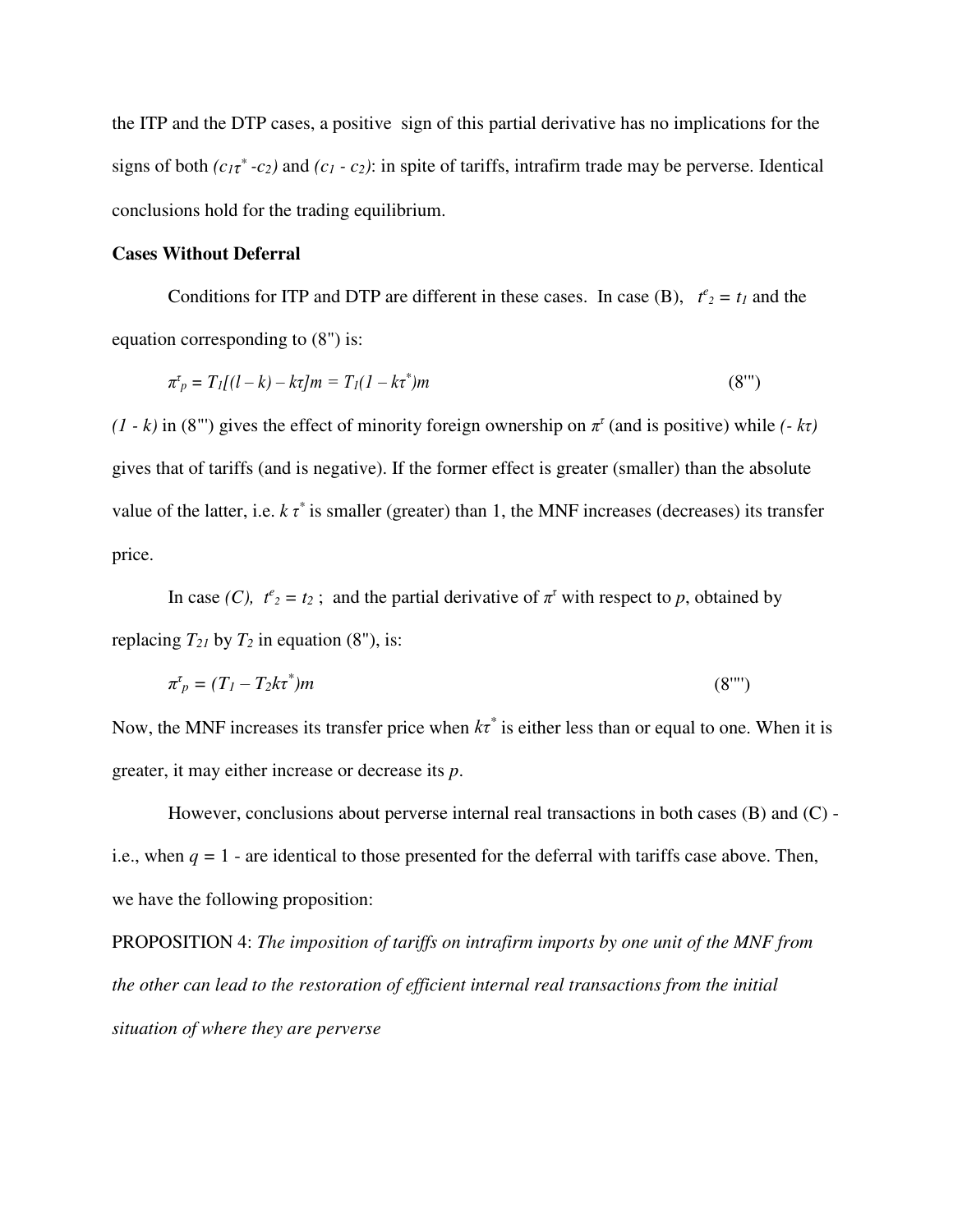Now we compare import quotas to tariffs. Although the effect of an import quota on the volume of intrafirm trade, and on whether efficient internal real transactions are restored, is the same as that of tariffs, the following considerations make quotas an inferior policy. First consider who gets the quota rents. If quota rights are given away to importers or if they are auctioned, then importers or the importing country's government, respectively. get the quota rents. But, if they are given away to the exporting country [as under the widely prevalent voluntary export restraint ( VER) agreements], then quota rents accrue to exporters. In that case, import quotas are more costly to the importing country than equivalent tariffs.

 Further, in our model, the unit in the importing country has market power. Under such situation, as shown by Bhagwati (1965), this unit will charge higher prices and produce less under quota protection than under tariff protection. Lastly. tariffs are easier to administer than quotas, lead to less corruption. lobbying and chasing of the valuable quota rents and act at the source of this perverse intrafirm trade.<sup>11</sup>

## 6. CONCLUSIONS

 We have shown above that permitting deferral from home taxation of non- repatriated foreign profits changes the nature of internal real transactions from efficient to perverse even when the foreign subsidiary is fully-owned by the MNF. Further, if the foreign subsidiary has minority local ownership and the MNF engages in transfer pricing, its intrafirm exports are always from the country with the higher marginal cost.<sup>12</sup> Since most tax codes have deferral provisions. and since less than wholly-owned subsidiaries constitute a large and increasing proportion of total MNF activities, perverse intrafirm trade cannot be ignored.

 Ethier (1986) has recently suggested that internalization is the only one of the three key elements-ownership advantages, locational considerations and internalization of international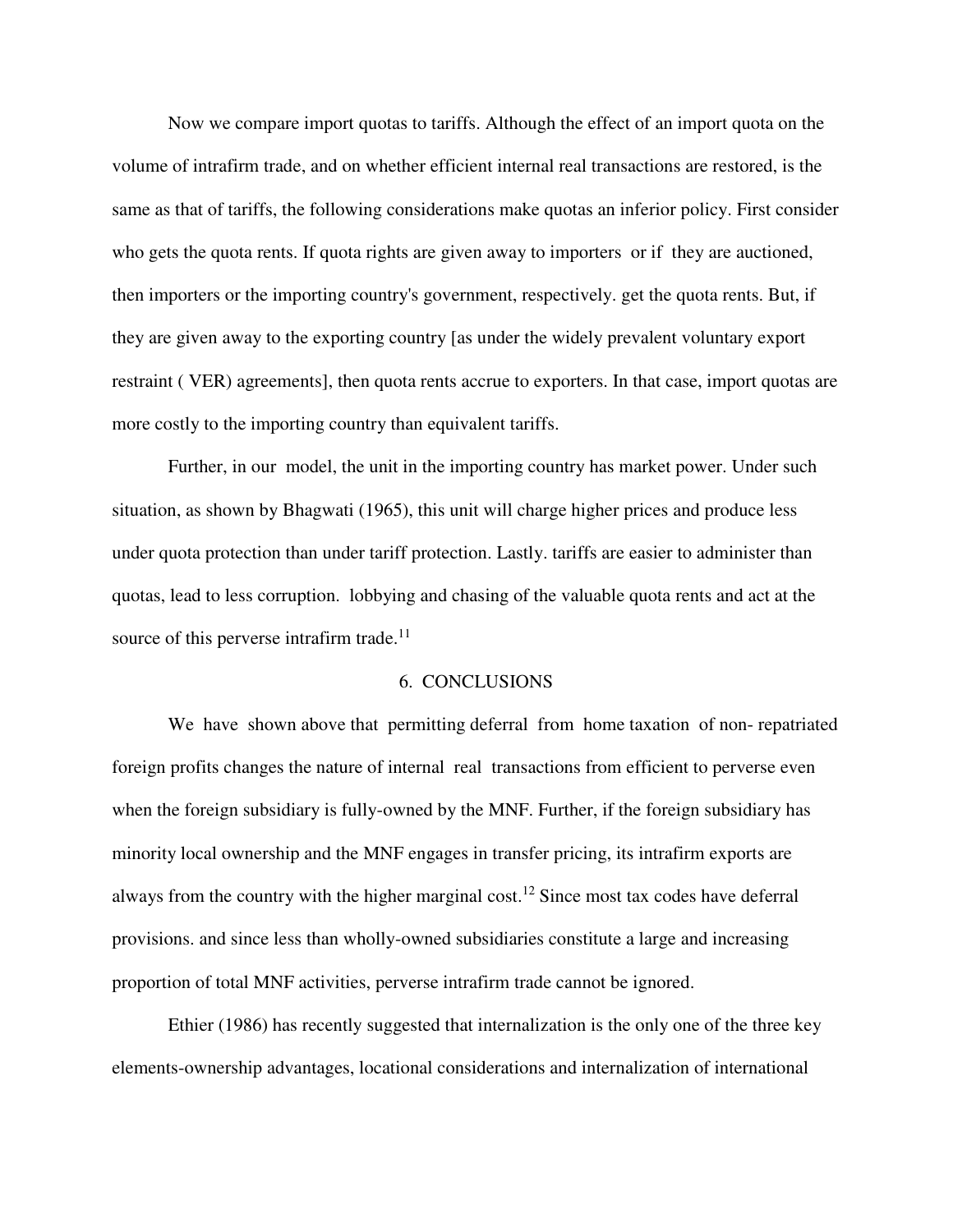transactions - explaining foreign direct investment not already incorporated into trade theory. This paper suggests that shifting pure profits from local portfolio equity investors in the foreign country or adopting overall tax-minimisation strategies can themselves be powerful motives for undertaking internal transactions; and it draws real implications of such internal transactions. Helleiner and Lavergne (1979) and Helpman and Krugman (1985) pose the question (but do not provide an answer) whether intrafirm trade differs significantly from that between unrelated buyers and sellers. This paper gives an affirmative answer to that question.

 This paper also points out some policy dilemmas for governments in the world populated by MNF's. We have shown that tariffs can restore efficient intrafirm trade from a situation where it is perverse otherwise; and stated why tariffs are superior to quotas. An alternative could be to ensure that the MNF always charges a transfer price equal to the arm's length price. Although success in forcing the transfer price to equal the marginal cost of the exporting unit. eliminates perverse internal real transactions, such success will be difficult to achieve: it is very hard for governments to determine the arm's length price. For example, the U.S. has one of the most stringent regulations (Section 482 of the tax code ) on transfer pricing. Still. the U.S. Internal Revenue Service is fighting a losing battle to enforce compliance with these regulations.<sup>13</sup>

 Lastly, although our discussion has been in terms of a multinational firm. the part of our analysis above pertaining to less than wholly owned subsidiary applies to any ( purely ) domestic firm which has two or more units with the controlling owners having a greater ownership in one unit than the other. With the recent surge of mergers and acquisitions i n many countries. there are likely to be considerable incentives to engage in internal transactions which violate real cost advantages.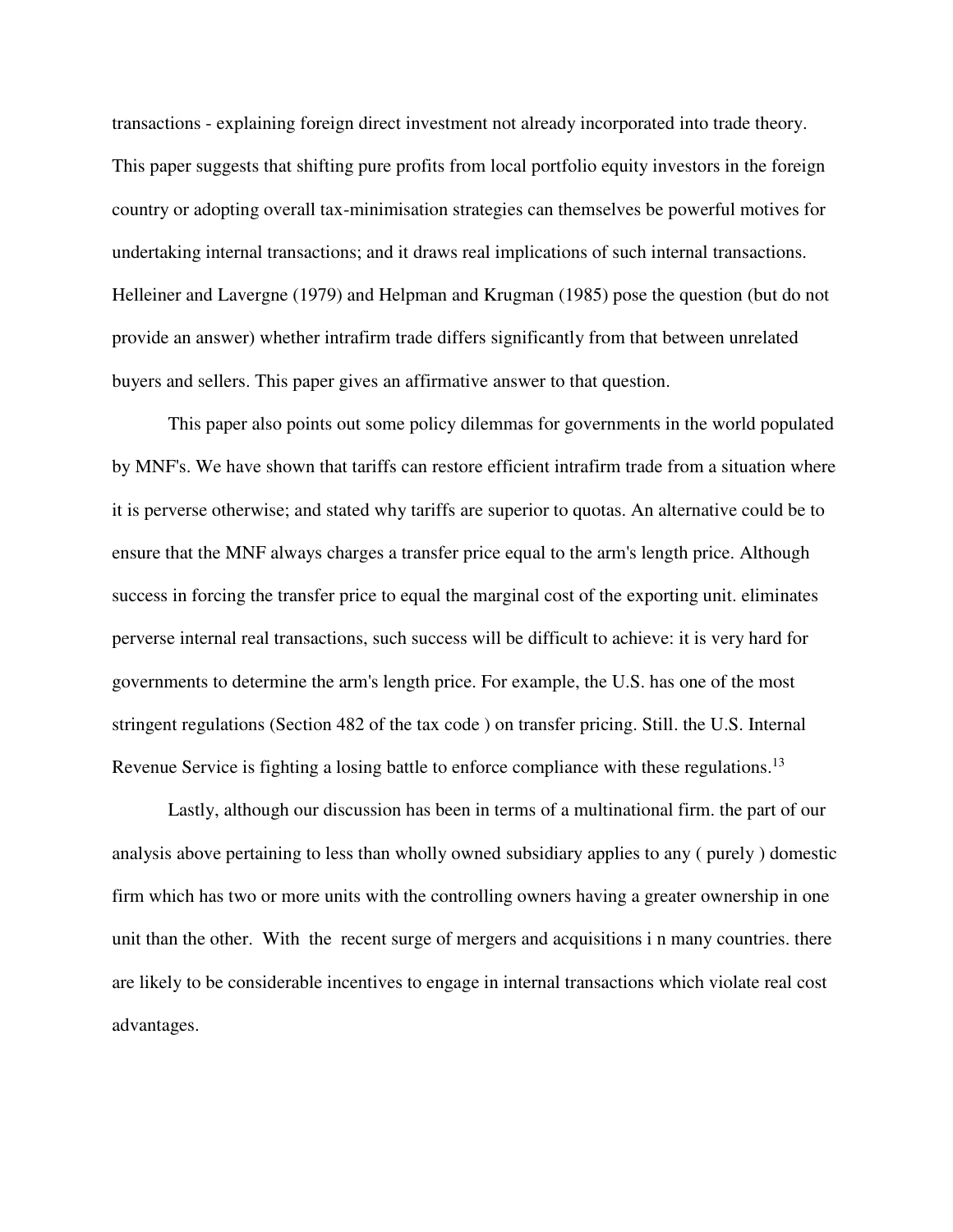#### END NOTES

<sup>1</sup>See Horst (1971), Katrak (1977 and 1980), Eden (1978), Batra and Hadar (1979), Batra and Ramachandran ( 1980), Itagaki (1981), Markusen (1984), Helpman (1984), Ethier (1986), Kant (I988a and I 988b), Horstmann and Markusen ( 1987 and 1989), Ethier and Horn ( 1990), Stoughton and Talmor (forthcoming) and Gresik and Nelson (forthcoming). Most of these models consider or allow for an horizontally-integrated MNF

<sup>2</sup>The terms "internal real transactions" and "intrafirm trade" are used interchangeably in this paper.

<sup>3</sup>It is worth emphasizing that pure profits here means total revenue minus total cost (including opportunity cost of owned capital) minus normal profits in the respective country. Further. we assume that accelerated capital cost recovery allowances. investment tax credits. other deductions or exemptions. and reduced tax rates or outright subsidies granted for particular activities or regions in most tax codes make the taxable profits approximately equal to pure profits so that the statutory profit tax rate is levied and realized on pure profits.

<sup>4</sup>This paper does not go into the bargaining problem between local minority shareholders and the parent firm. For an analysis of this problem. see Stoughton and Talmor (forthcoming). Lee ( 1990) and Miyagiwa ( 1992) also examine the effects of foreign shareholding. But. their model assumes foreign equity investment to be portfolio rather than direct so that either country's firm maximizes its own profit function rather than the joint or the global profit function.

 $5$ The formulation of the probability of penalty function is general. and it may apply to either country. Similarly, it is assumed that either due to international convention or otherwise, both the countries adopt the same definition of arm's length price.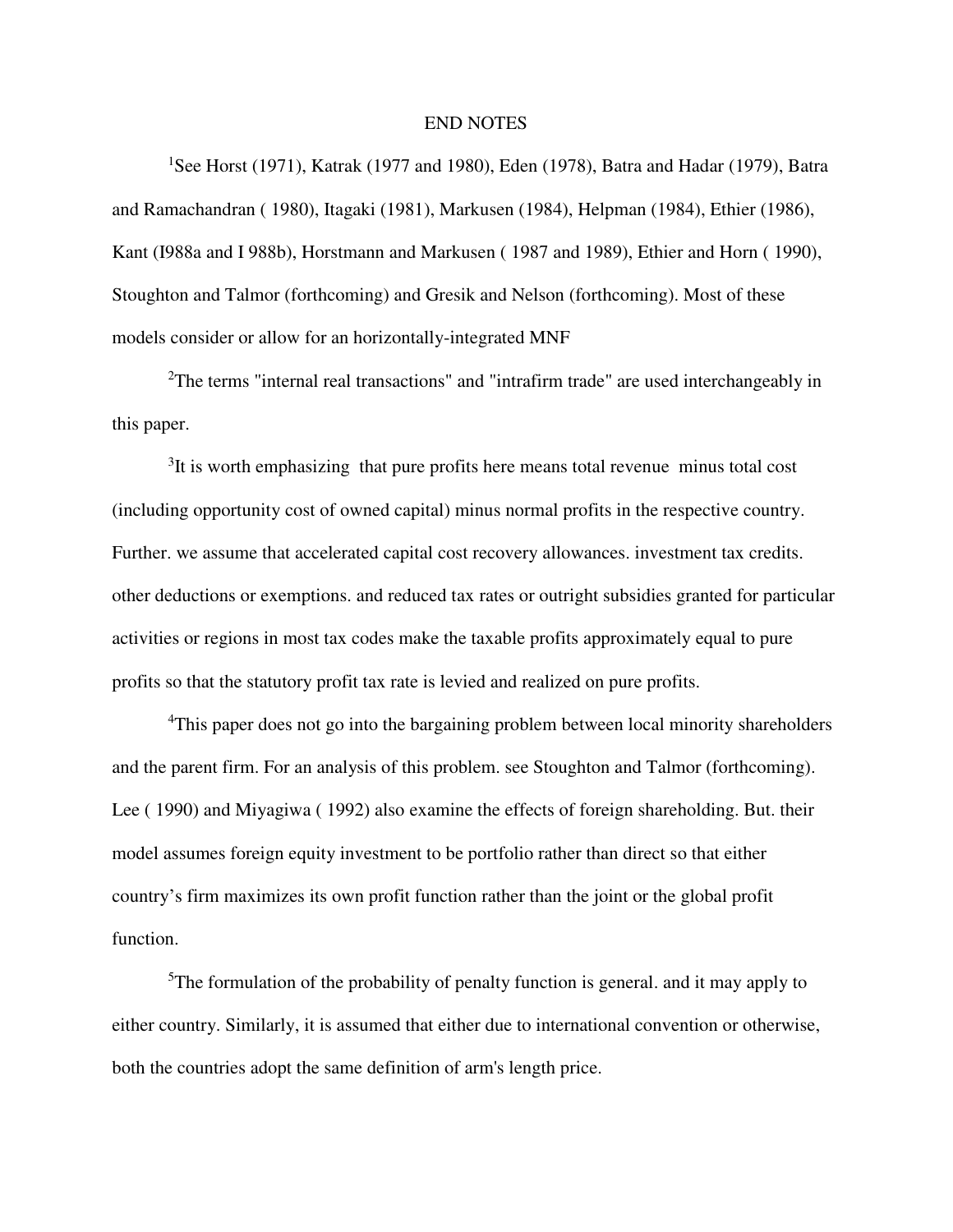<sup>6</sup>The first order conditions with respect to  $s_1$  and  $s_2$  give the familiar condition that marginal cost equals marginal revenue in each country. A change in *m* first changes *c1*. To maintain marginal cost and marginal revenue equality *s1* must change. Further, *m* also affects the first term on the right hand side of (15), and hence *p*; and from ( 17 ), *p* also affects *m*. Thus. *m, s1, s2,* and *p* are all determined simultaneously.

 $\frac{7}{1}$ Markusen (1984) recognizes that increasing returns to scale may be weak, and horizontal integration takes place due to factor-intensity differences.

<sup>8</sup>Trade theory generally considers transport costs and tariffs together as if they have identical effects on comparative advantage. But marginal tariff costs remain constant while marginal transport costs are likely to increase as a single product/variety of a product is transported· to ever farther consuming centers. In addition, retailing costs are incurred at numerous final sale points distributed all over the globe; and are likely to be significantly positive in non-purely competitive markets. Then, transport and retailing costs can be considered as natural barriers to increasing returns to scale of "producing" a product/variety from a single plant/facility globally.

<sup>9</sup>Horstmann and Markusen (1989) also use transportation/tariff costs to explain horizontal integration. In addition, Ethier and Horn ( 1990) suggest that increasing costs of "managerial control", and possibly increasing costs of interfacing with host country with different language, culture, legal system and industrial relations can lead to horizontal integration.

<sup>10</sup>Although the model presented above envisages the production of only one good (whether final or intermediate) of service, identical results follow if the MNF produces both the intermediate and the final good or the service and engages in internal real transaction of the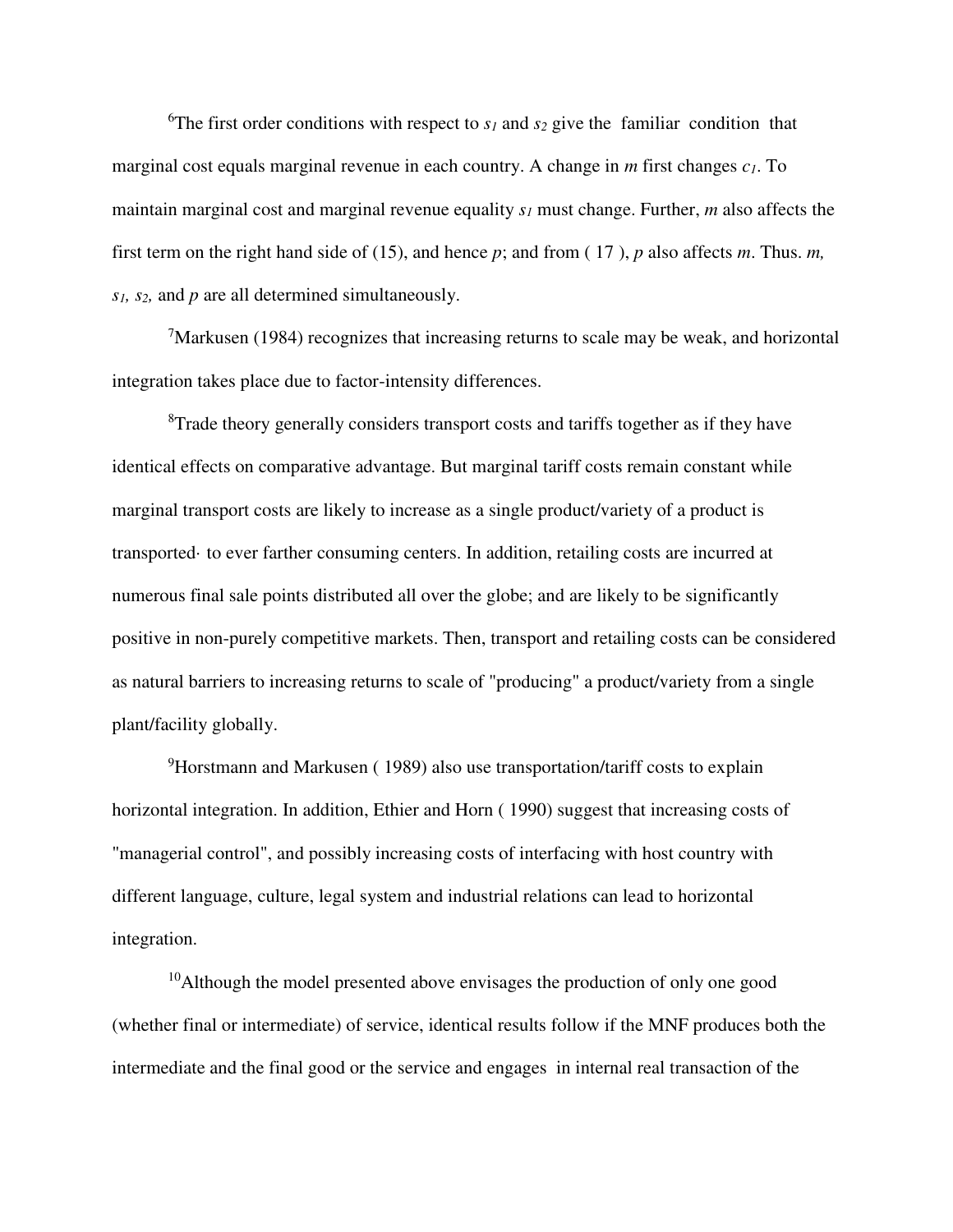product which is produced in both the countries; except that when both the intermediate and the final good are produced in both the countries and the final good is exported intrafirm, for the MNF to achieve its optimum, the composite marginal cost (i.e. the sum of marginal costs of producing the intermediate and the final good) must be higher in the exporting country.

 $11$ Tariffs act at the source of perverse intrafirm trade in the following way: perverse intrafirm trade arises because the MNF's internal real transactions shift pure profits from either the foreign shareholders or the higher tax foreign country. or. under deferral from home taxation of non-repatriated foreign profit. from the higher tax home country. Due to any one (or more) of these gains. intrafirm trade is increased beyond the efficient level. The increase in the MNF's portion of costs in the importing country due to tariffs counter-acts all these gains to the MNF. Lastly. a subsidy on such exports worsens perverse intrafirm trade because it expands intrafirm exports further beyond the efficient level.

 $12$ These results imply that linkages between domestic costs and direction of intrafirm trade breakdown either when the MNF operates under deferral provisions. or it does not fully own its foreign subsidiary: and conclusions drawn on the assumption of a fully owned subsidiary or the absence of profit tax differentials cannot be *assumed* to extend to the world of subsidiaries with minority foreign ownership or of profit lax differentials.

<sup>13</sup>See Goldberg ( $1990$ ) and Heck (1990).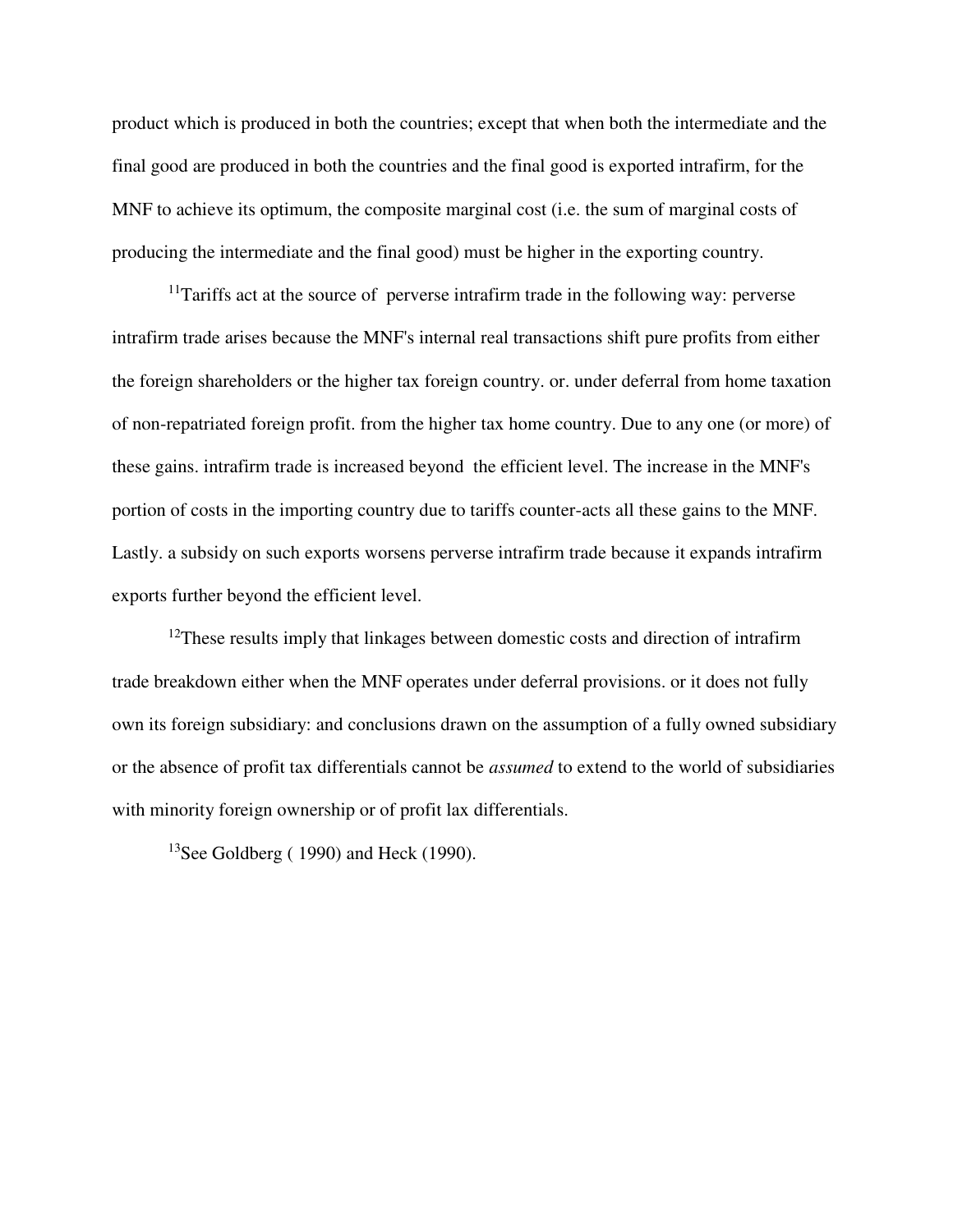# REFERENCES

Batra, R. N. and Hadar. J., Theory of the Multinational Firm: Fixed versus Floating Exchange Rates," Oxford Economic Papers, July 1979. 258-69.

\_\_\_\_\_\_and Ramachandran, R., "Multinational Firms and the Theory of International Trade and Investment," American Economic Review, June 1980, 278-90.

Bhagwati, J., "On the Equivalence of Tariffs and Quotas," in Robert E. Baldwin, et al. eds, Trade, Growth and the Balance of Payments, Chicago: Rand McNally, 1965.

Coopers and Lybrand, , International Tax Summaries, John Wiley: New York, 1993.

Eden, L., "Vertically Integrated Multinationals: A Microeconomic Analysis," The Canadian Journal of Economics, August 1978, 534-46.

Ethier, W. J., "The Multinational Firm," The Quarterly Journal of Economics, November 1986, 805-33.

 \_\_\_\_\_\_and Horn, H., "Managerial Control of International Firms and Patterns of Direct Investment," Journal of International Economics, February 1990, 25-45.

Goldberg, F. T. Jr., Statement before the Committee on Oversight, House Committee on Ways and Means, U.S. Congress, July 10, 1990.

Gresik, T. A. and Nelson, D. R., "Incentive Compatible Regulation of a Foreign-owned Subsidiary," Journal of International Economics, forthcoming.

Heck, P. G., Statement before the Committee on Oversight, House Committee on Ways and Means, U.S. Congress, July 10, 1990.

Helleiner, G. K. and Lavergne, R., "Intra-firm Trade and, Industrial Exports to the United States," Oxford Bulletin of Economics and Statistics, November 1979, 297- 311.

Helpman, E., "A Simple Theory of International Trade with Multinational Corporations," Journal of Political Economy, June 1984, 451-71.

 \_\_\_\_\_\_and Krugman, P. R., Market Structure and Foreign Trade, M.I.T.: Cambridge, Massachusetts, 1985.

Horst, T., "The Theory of the Multinational Firm: Optimal Behavior under Different Tariff and Tax Rates," Journal of Political Economy, September/October 1971, 1059-72.

Horstmann, I. J. and Markusen, J. R., "Strategic Investments and the Development of Multinationals," International Economic Review, February 1987, 109-121.